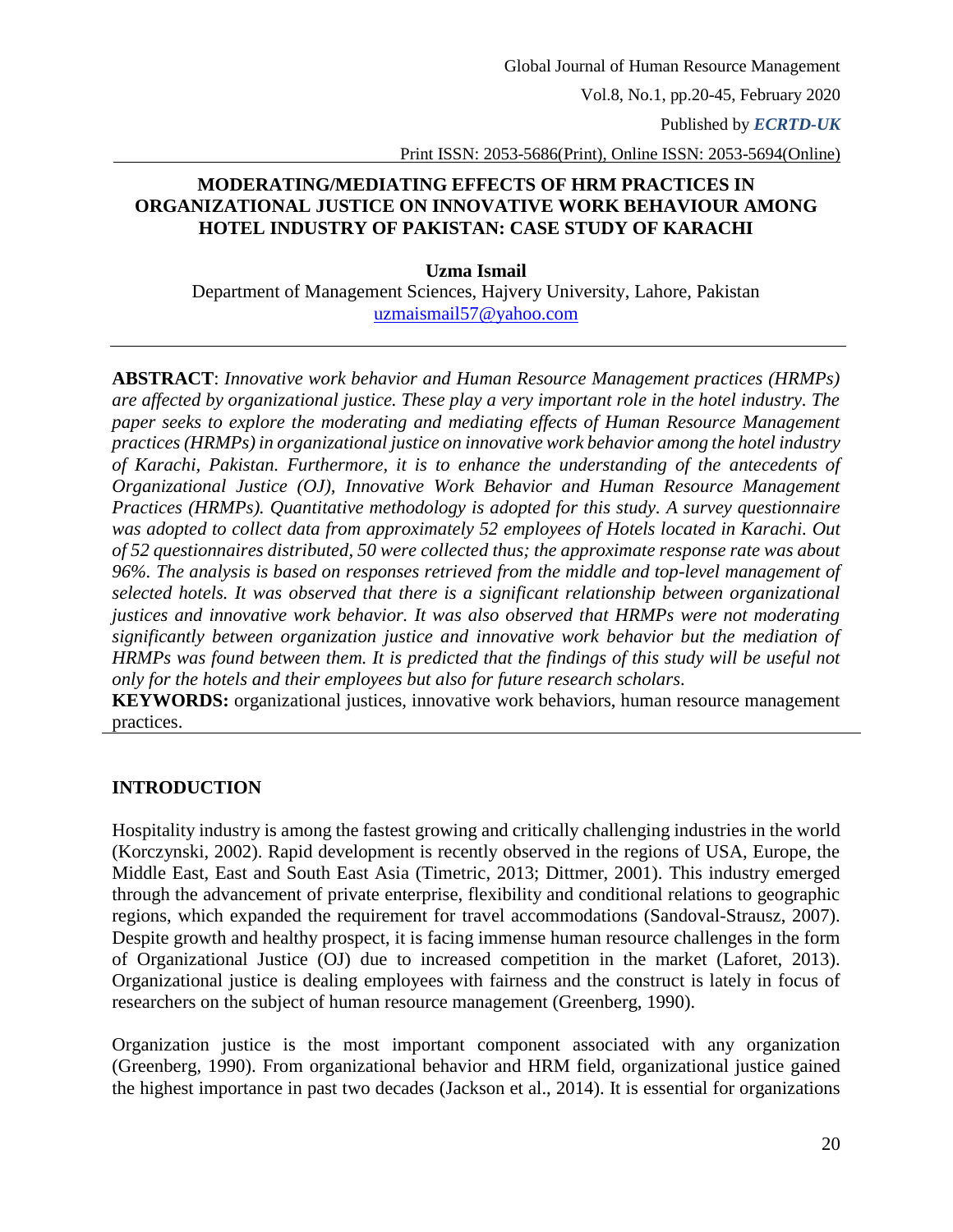### Published by *ECRTD-UK*

### Print ISSN: 2053-5686(Print), Online ISSN: 2053-5694(Online)

to hire competent employees to achieve a competitive advantage in the market (Jackson et al., 2014. Employees will react as they will be treated (Niehoff, B., & Moorman, R., 1993). In innovative work behavior, fairness of perception is the most important factor that's why positive behavior depends on fairness of perception in organization (Kanter, 1988). Employees with high perception of justice will act positively because healthy social interaction depends upon a rair perception of justice. In other case, failing to instill trustworthiness and justice, the management will be facing so many problems with respect to employee's behavior and their performance (Cohen, R. L., & Greenberg, J., 1982). In fact, the fundamental purpose of applying innovated behaviors in human resource management practices is to provide competitive advantages (Jackson et al., 2014).

In wake of global competition, rapid technical changes, and changing customer demands are calling upon more efficient and effective operations in hospitality industry in order to meet these challenges (Korczynski, 2002). In this scenario, the profitability of organizations depends upon meeting customer demands efficiently (Kaul & Luo, 2016). The fundamental values of organizational justice have important consequences for working organizations. This is basically related to HRM practices and practitioners because awareness of equality is important for every individual in an organization (Ambrose, 2002). As the organizational justice reflects the fairness and consistency of actions (Jones & Skarlicki, 2013) so, it will enhance the understanding of efficient human resource practices with innovative work behavior.

Researches in Organizational context extend their emphasis that injustice in work place leads negative and unfortunate responses (Cohen-Charash & Spector, 2001; Colquitt, 2001; Conlon, D. E., & Ross, W. H, (1997). Encountering injustice may result as decreased work performance (Pfeffer & Langton, 1993). Along that injustice in work place will result into negative outcome and negative behavior (Hulin, 1991) increase job burnouts [] and decrease employee performance. Organizational injustice has gotten so much attention in recent research as its effect on the mental and physical health of employees, Specifically, researchers demonstrated that absence of organizational justice is linked to pressure and negative behavior of employees at work (Elovainio, Kivimaki, & Helkama, 2001; Tepper, 2001; Fox, Spector, & Miles, 2001).

Injustice provokes intense emotion in most people, and the more pertinent that injustice is to our own particular lives and experience, the more we faced difficulties and negativities, we start reacting and thinking in the same manners and perceive that every single thing is going in the wrong way (George JM, Br, 1992). Thoughts, about authoritative equity are infectious, conveyed from one individual to each other and kept up crosswise over gatherings (Degoey 2000). In doing as such, they recognize treachery as a rising issue (Kelloway, Francis, and Montgomery, 2005). Furthermore, the violation of organizational justice ethics has gotten impressive research consideration, mostly outcomes given by different researchers are related to behaviors for instance, organizational commitment (Alexander, Sinclair, & Tetrick, 1995), burglary (Greenberg, 1990), and trust in the organization (Konovsky & Pugh, 1994). Despite having a breadth of knowledge related to human behaviors that impact employee performance, there is need to explore deeper into the matter and seek industry specific behaviors that can provide insights to hit the sweet spot and get maximum from available human resource in hospitality industry. This study argues that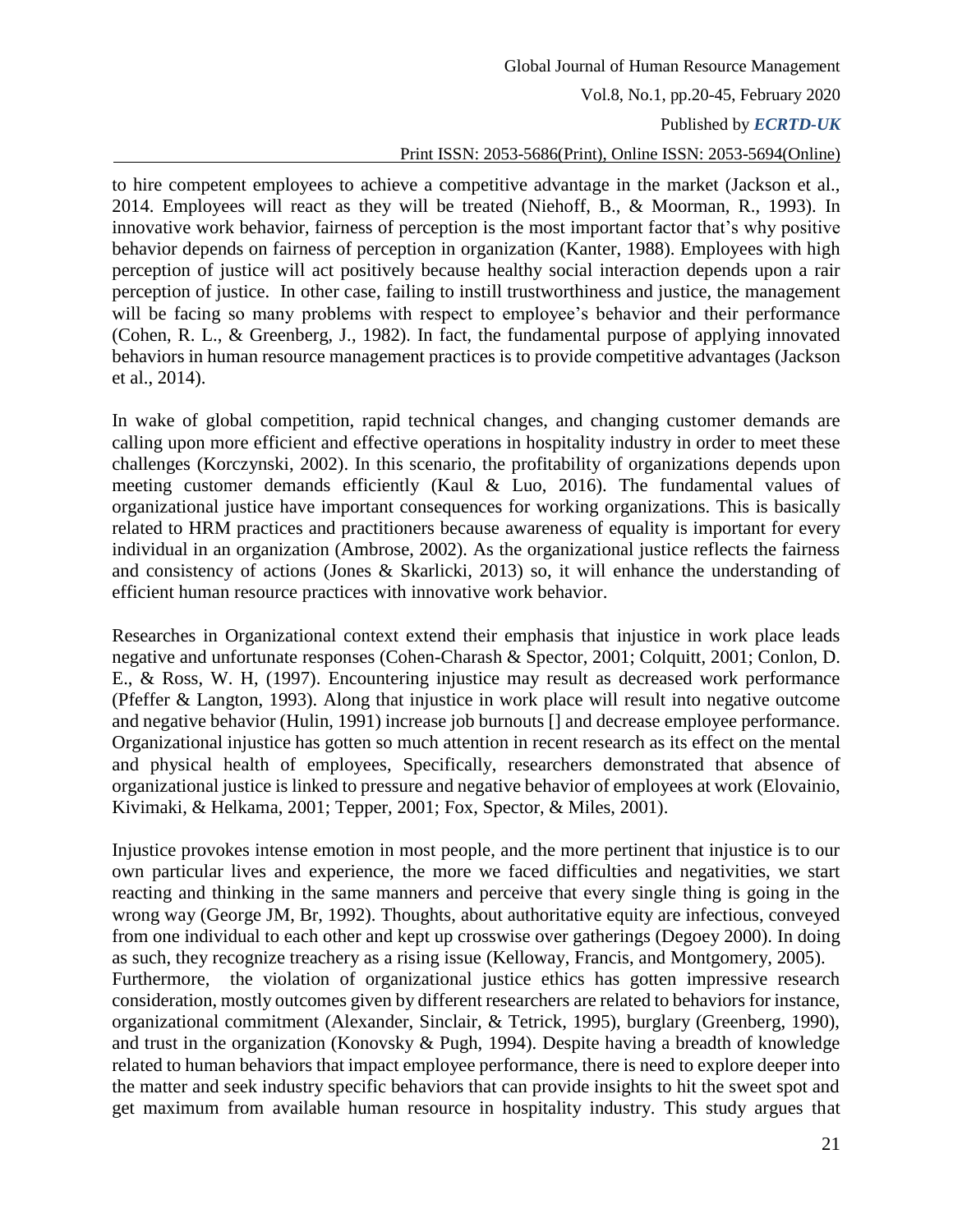Published by *ECRTD-UK* 

#### Print ISSN: 2053-5686(Print), Online ISSN: 2053-5694(Online)

organizational justice is most important in the hotels because guests need special care, special service and positive behaviors of manager, have a key part in strengthening morale and improving relationship with them. This study basically investigates the impact of organizational justice on innovative work behavior of employees and how Human Resource Management Practices (Planning, Development, Appraisal, Compensation & Rewards, Safety & health, Labor relations and Human resource research) impact this relationship.

### **This study is looking for answers to following questions:**

To what extent organizational justice (Distributive, procedural, informational, interactional) can impact the innovative work behavior of employees?

How HRMPs moderate the relationship between organizational justice and innovative work behavior of employees?

How HRMPs mediate the relationship between organizational justice and innovative work behavior of employees?

### **LITERATURE REVIEW**

#### **Organizational Justice**

The concept of organizational justice was devolved by Greenberg in 1987 that was basically defining an employee's perception of fairness in working environment. The perception can be fair or unfair (Greenberg, 1987). Organizational justice is evaluation of employees about moral and ethical considerations of management (Cropanzano, Bowen & Gilliland, 2007). Colquitt & Greenberg (2003) categorized organizational justice in three forms which are distributive justice (DJ), procedural justice (PJ), and interactional justice (IJ) which is further divided into two forms which are informational justice (INFJ) and interpersonal justice (IPJ). Yigito & Balaban.O (2018) considered distributive justice as distribution of gains, procedural justice as procedure of transactions and informational and internal-personal as interpersonal interaction. Distributive justice was extracted from equity theory that defines how certain individuals compare their consequences (rewards, working conditions etc.) to inputs (effort, skills, knowledge etc.) with those of other individuals (Adams, 1965).

Thibaut & Walker (1975) contended that influence of employees towards outcomes was a vital factor of procedural justice, and Leventhal (1980) contended that procedures should be representative of employees' views and opinions and process should be perceived accurate, consistent, valuable and ethical. Interactional justice is humanistic and social in nature because it describes the perceptions that employees are well informed about their work in effective and efficient manners (Bies & Moag, 1986). Further, it is studied as informational justice which explains whether there are good and enough justification when things go bad and against (Cropanzano, Bowen, & Gilliland, 2007). Next is interpersonal justice that states the dignity of person like person acting respectfully with each other (Bies & Moag, 1986). Consequences of organizational justice in hotel industry;

 Highest level of relationship between interpersonal justice and organizational identification. (Gulluce C.A, & Kahyaoglu. M., 2016).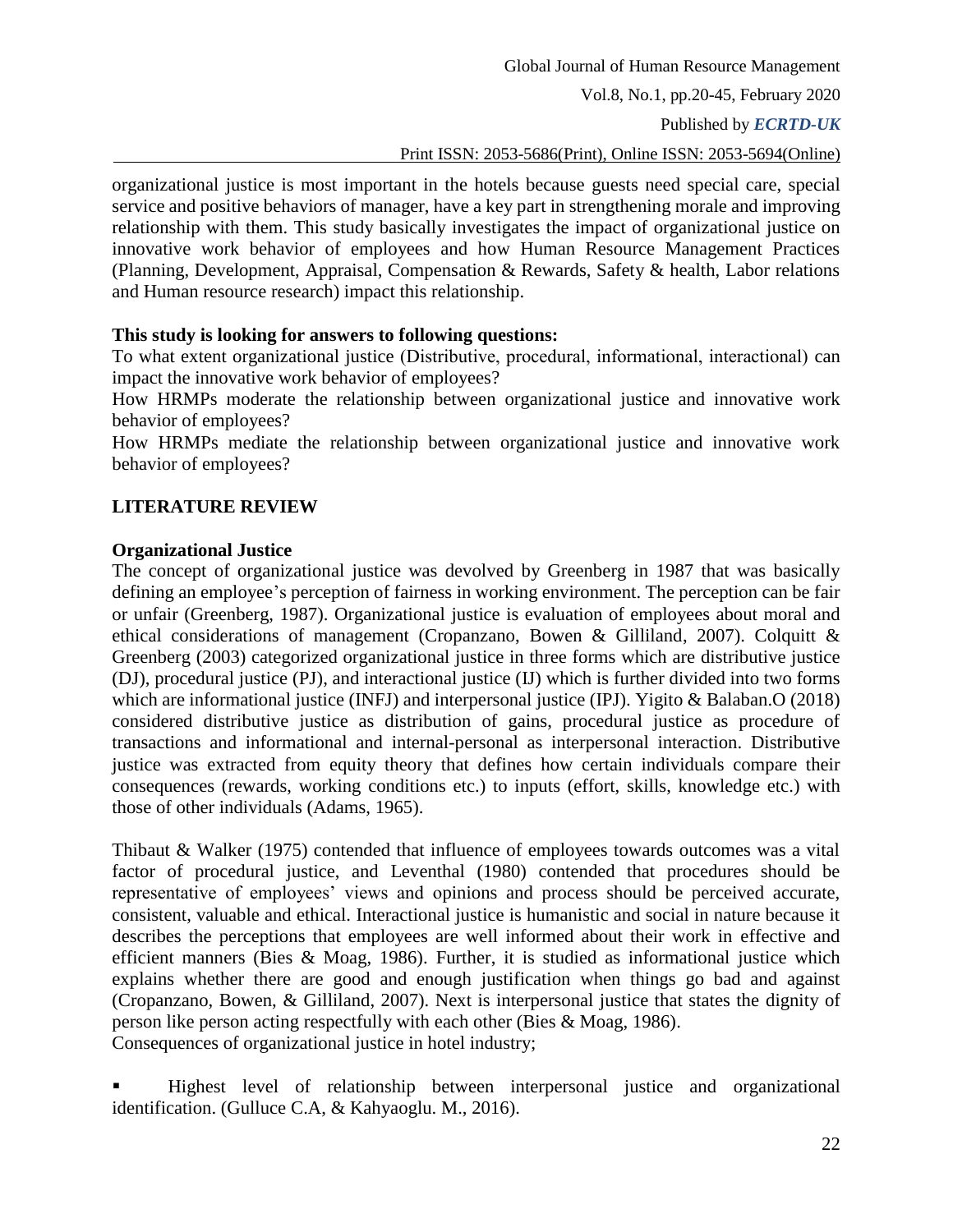Published by *ECRTD-UK* 

### Print ISSN: 2053-5686(Print), Online ISSN: 2053-5694(Online)

High level of organizational justice among the activities of their managers (Pelit  $\&$ Bozdoğan, 2014).

 A positive impact of organizational justice on employees' support for outsourcing in the hotel (Pablo Z, Jyh-Ming T, 2017).

 Strong positive effects of distributive justice on employees' job satisfaction working in casino (McCain C. S, Henry Tsai H, Bellino N, 2010).

#### **Innovative Work Behavior**

Janssen (2000) conceptualize Innovative work behavior (IWB) is purely related to human behavior so in this perspective Innovative Work Behavior (IWB) is, how people could encourage the accomplishment of start and deliberate presentation of new and helpful thoughts, procedures, items or methods (Farr and Ford, 1990). Scott and Bruce (1994) states innovative work behavior (IWB) is understood as an adequate multi-arrange process including idea generation, coalition building and implementation.

Yuan & Woodman, (2010) described Innovative work behavior (IWB) of employees as the development, adoption and implementation of new ideas for products and work related procedures. De Jong and Hartog (2010) pointed out four interrelated arrangements of behavioral aspects *idea recognition*, *idea generation*, *idea promotion*, *idea realization*; these could enhance the capacity of workers.

 The initial two activities including idea recognition and idea generation stage, speaks to the creativity orientated work behavior phase (Leonga, and Raslib, 2013).

 The last 2 phases are denoted as implementation-oriented work behavior wherein people attempt to elevate an original plan to potential partners, administrators and to acknowledge genuine thoughts that are eventually connected inside the work role, group or aggregate association (Leonga, and Raslib, 2013).

Mumford (2000) stated that it's the individual who creates idea basically he/she is the best source of idea generation. Janseen (2000) depicted the concept of idea championing or idea promoting; he says once an idea is created it must be promoted for the improvement of product, process and services. Kleysen & Street, (2001) conceptualize the final stage of Innovative Work Behavior according to him idea must be actualized and incorporated in real world. Bandura, (1986) supported the social cognitive theory in terms of behavior, which is a theory of learning, according to this perspective people learn by observing what others do and don't do, which means people learns by others' experiences. Kanter (1988) demonstrated individual innovative behavior into three forms which are: Approval of questions, determine answers and ideas, and generate a treaty for supporting these ideas.

### **Organizational Justice and Innovative Work Behavior**

Organizational justice and behaviors of employers are acquiring much attention now- a- days (Janssen, 2000). Paradigm of behavior is shifting towards innovative behavior; generally innovation and specifically innovative work behavior are the core aspect in hospitality industry (De Spiegelaere, S., et al., 2014). Hsu and Wang (2015) concluded a strong relationship between organizational justice (distributive, procedural & interactional justice) and innovative work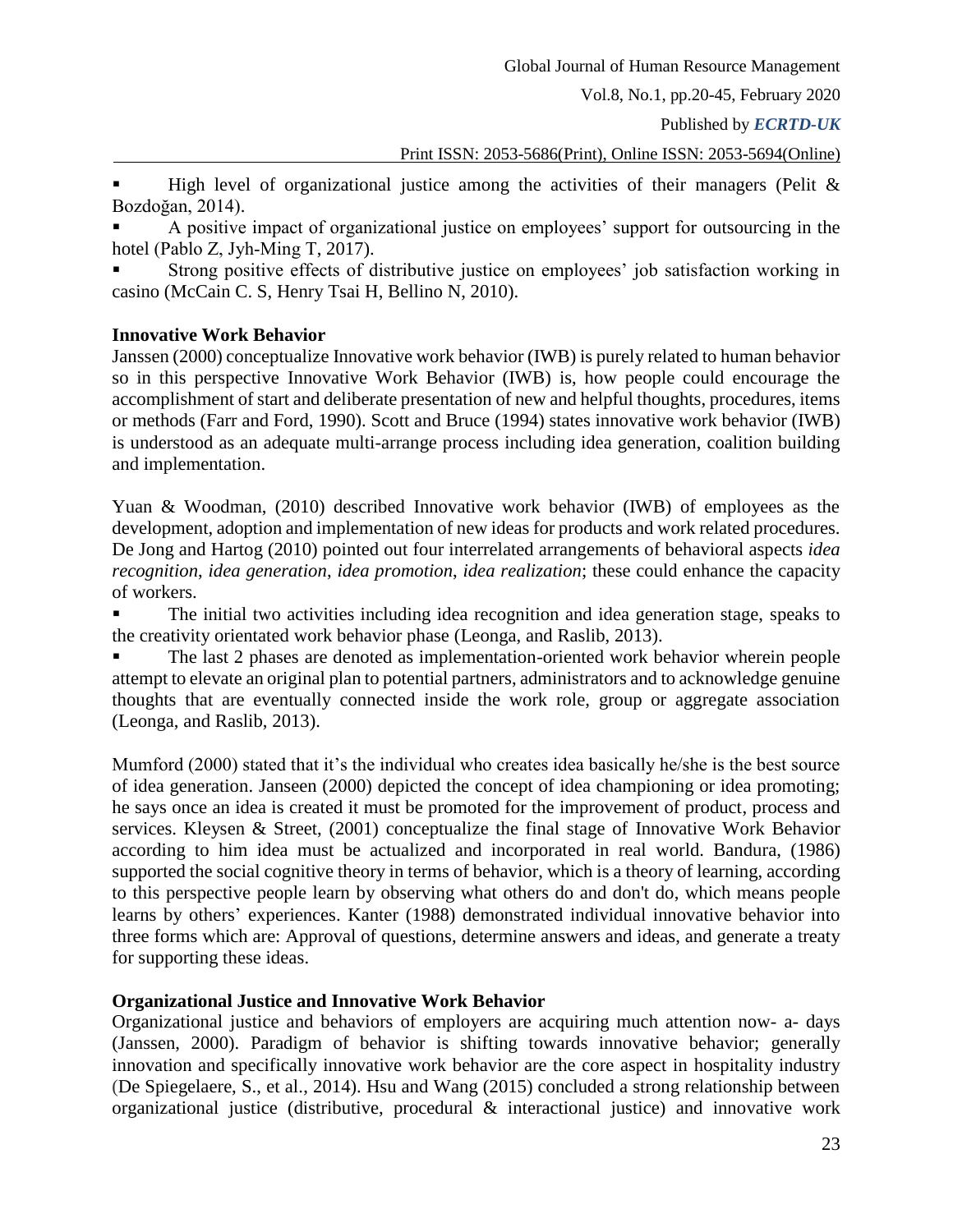Published by *ECRTD-UK* 

behaviors of employees.

Upasna A. Agarwal (2014) constructed following three different Models;

 Model 1 (mediating model) in which , paths of justice perceptions and psychological contract on trust was significantly impacted by work engagement

 Model 2 (partially mediating model) in which paths of justice perceptions and psychological contract to trust along with work engagement. Work engagement was impacted by both justice perception and psychological contract along with trust. Trust significantly impacted work engagement and work engagement was antecedent of innovative work behavior.

 Model 3 (non-mediating model), that observed the direct association between justice perception and psychological contract to work engagement. This model has also included path from work engagement to innovative work behavior but no mediation was seen between these variable.

Few studies showed the association between organizational justice and innovative work behavior from an empirical perspective so certain consequences are:

 Unfair treatment negatively impact the performance and behavior towards their contribution in work (Momeni, Ebrahimpour & Ajirloo, 2014)

 interactional justice has direct and positive association with employee innovative work behavior (Almansour and Minai, 2012)

 positive relation of organizational justice and innovative work behavior (Kim and Lee, 2013)

 Temporal and spatial justice are most important for chinees employees (Akram, T.; Haider, M.J.; Feng, Y.X, 2016)

 Influence is low between organizational justice and innovative work behavior (Chao, C. Y., Lin, Y. S., 2011)

 Absence of organizational justice can leads to negative behaviors (Skarlicki and Folger, 1997)

In literature, combined effects of innovative work behavior and (idea generation and idea implementation) were examined. In this study all sub-construct of Innovative work behavior (Idea generation, idea promotion, and idea realization) will be tested. So predicted hypothesis for organizational justice and innovative work behavior for this study are:

H1: *Organizational justice* has positive impact on *innovative work behavior*

H2: *Distributive justice* has positive impact on *innovative work behavior*

H2a: *Distributive justice* has positive impact on *idea generation*

H2b: Distributive justice has positive impact on *idea promotion*

H2c: Distribution justice has positive impact on *idea realization*

Hypothesis 3: *Procedural justice* has positive impact on *innovative work behavior*

H3a: *Procedural justice* has positive impact on *idea generation*

H3b: *Procedural justice* has positive impact on *idea promotion*

H3c: *Procedural justice* has positive impact on *idea realization*

Hypothesis 4: *Information justice* has positive impact on *innovative work behavior*

H4a: *Informational justice* has positive impact on *idea generation*

H4b: *Informational justice* has positive impact on *idea promotion*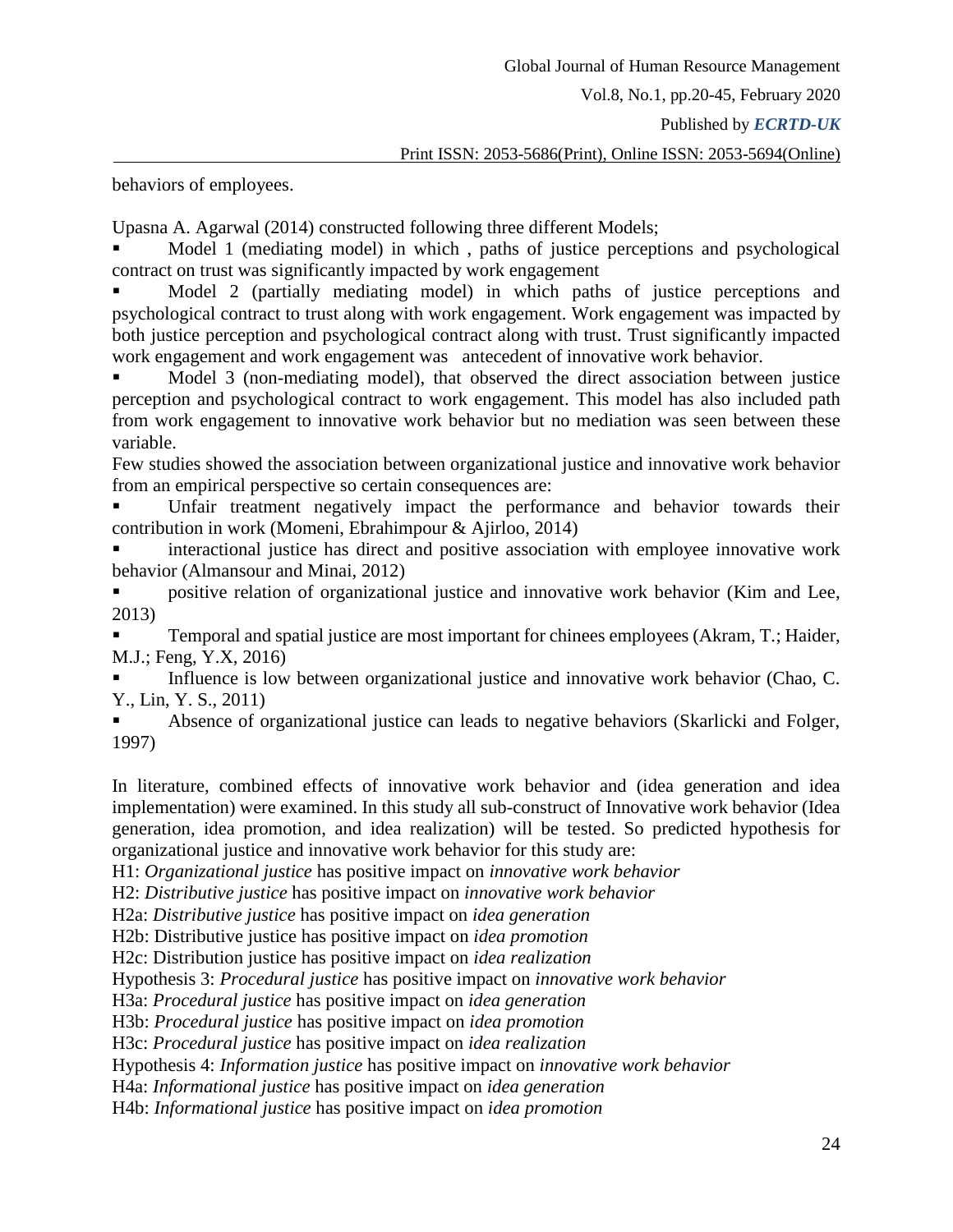Published by *ECRTD-UK* 

Print ISSN: 2053-5686(Print), Online ISSN: 2053-5694(Online)

H4c: *Informational justice* has positive impact on *idea realization* Hypothesis 5: *Interpersonal justice* has positive impact on *innovative work behavior* H5a: Interpersonal justice has positive impact on *idea generation* H5b: Interpersonal justice has positive impact on *idea promotion* H5c: *Interpersonal justice* has positive impact on *idea realization*

### **Human Resource Management Practices**

Human Resource Management (HRM) rose in the mid-1980s and keeps on advancing as a different field of study (Hendry & Pettigrew, 1990). Bratton and Gold (2003) characterized Human Resource Management (HRM) as planned approach to organize employment relationship that focuses on skills and capabilities of employees for maintaining competitive advantage.

Choi, J. N., (2010) defined for Human Resource Management (HRM), contribution of individual and organizations matter a lot in which they work as creativity of the organization depends on their personnel. Hosain, M. S. (2015) stated that Human Resource Management (HRM), is involved in not just in securing and improving the aptitudes of individual's workers but also working on different plans and programs to enhance cooperation and communication between individuals for organizational improvement and retaining employees in organization. Employees are the most important assets of any organizations that's why they must be treated well so; they can take part actively in all activities of hotels.

Mondy and Noe (1993) reported that activities and practices of HRM can be categorized in six different spheres:

- **Planning and recruitment (P&R)**
- Development and appraisal  $(D&A)$
- $\blacksquare$  Compensation and reward (C&R)
- Safety and health  $(S&H)$
- $\blacksquare$  Labor relations (LR)
- Human resource research (HRR)

Wright and Snell, (1991) defined that Human Resource Management Practices (HRMPs), are as an organizational activities coordinated and dealing with the pool of HR, and guaranteeing that these assets are utilized towards the satisfaction of organizational goals. Taseem and Soeters (2006) have learned around eight HRM practices and Policies and their association with work fulfillment in business organization. Every country and every organization is different so, Human Resource Management Practices (HRMPs) may vary from one organization to another and from one country as well (Beugelsdijk, 2008; Codrina, 2008). Acquaah (2004) demonstrated that Human Resource Management practices improve performance and organizational effectiveness by appealing, recongnizing, and maintaining employees with knowledge, skill and positive behavior. Positive behavior is necessary for the implementation of Human Resource Management Practices.

In hunting down ways Human Resource (HR), and their administration, has turned out to be more crucial in the recent years

Talented workforce is required for organizational growth (Chawdhury, 2002)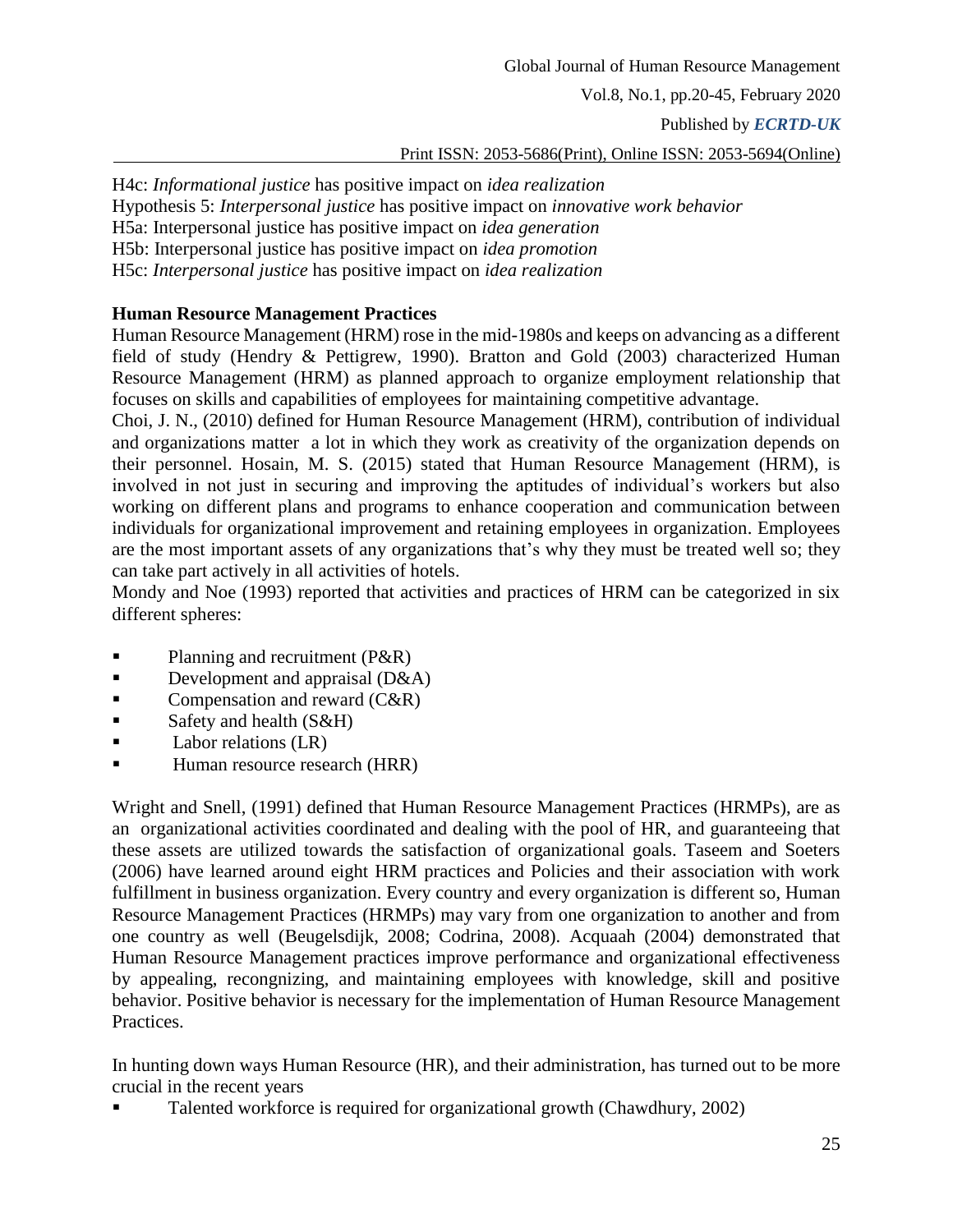Published by *ECRTD-UK* 

Print ISSN: 2053-5686(Print), Online ISSN: 2053-5694(Online)

 Human Resource Management practice (Planning, selection, promotion, training, feedback) have significant relationship with efficiency and effectiveness (Pareek & Rao, 2007)

### **Human Resource Management Practices and Innovative work behavior**

Business organizations can stimulate required behaviors by utilizing HRM practices that support particular states of mind and behaviors, and discourage undesired behavior and practices (Alfes, K., Shantz, A., Truss, C. and Soan, E., 2013). Jimenez and Valle (2008) mentioned in their survey on 173 Spanish organizations that Human Resource Management Practices (HRMPs) (*career opportunity, performance Appraisal, compensation and benefits*) effectively improve the *organizational innovation*. Chang et al., 2011) examined the role of incremental and radical innovation through HRM practices (selection and training). They concluded that both practices have positive effect on *incremental* and *radical innovation* in hospitality industry. Prieto and Perez-Santana (2014) investigated the role of human resource management practices and innovative work behavior. This study showed no direct association was seen motivation-enhancing HR practices and innovative work behavior. Jiang, Wang and Zhao (2012) observed that recruitment and selection, reward, job design and teamwork were significantly related to innovative behavior of employees. In this study creativity of employees mediated between hiring & selection, reward, job design & teamwork and innovative behavior.

Numerous researchers have discovered to help for a linkage between HRMPs and innovation. Some consequence of Human Resource Management Practices and innovative Work Behavior are;

Extensive training effects *innovative work behavior* (Fernandez & Pitts, 2011)

 Significant association between competence development and *innovative work behavior* (IWB) (Bysted & Jespersen, 2012)

 HRM practices (performance appraisal, career management, training, reward system and recruitment) have a significant positive impact on innovative behavior Further the knowledge Management mediated between HRMPs and IWB (Tan and Nasurdin (2011).

 Multifunctional job design has a significant relationship with innovative work behavior (Dorenbosch, L., Van Engen, M. L., & Verhagen, M., 2005)

However, employees' innovative behaviors and practices are fundamental to the creative limit of organization as people can be observed as the foundation of each (Foss, N. J., Laursen, K., and Pedersen, T., 2011). So, predicted hypothesis for moderating effect of HRMPs between organizational justice and innovative work behavior are:

H6: HRMPs moderate the relationship between organizational justice and innovative work behavior

H6a: Recruitment and selection moderate the relationship between organizational justice and innovative Work behavior.

H6b: Training and development moderate the relationship between organizational justice and innovative work behavior.

H6c: Compensation and benefit moderate the relationship between organizational justice and innovative work behavior.

H6d: Performance appraisal moderates the relationship between organizational justice and innovative work behavior.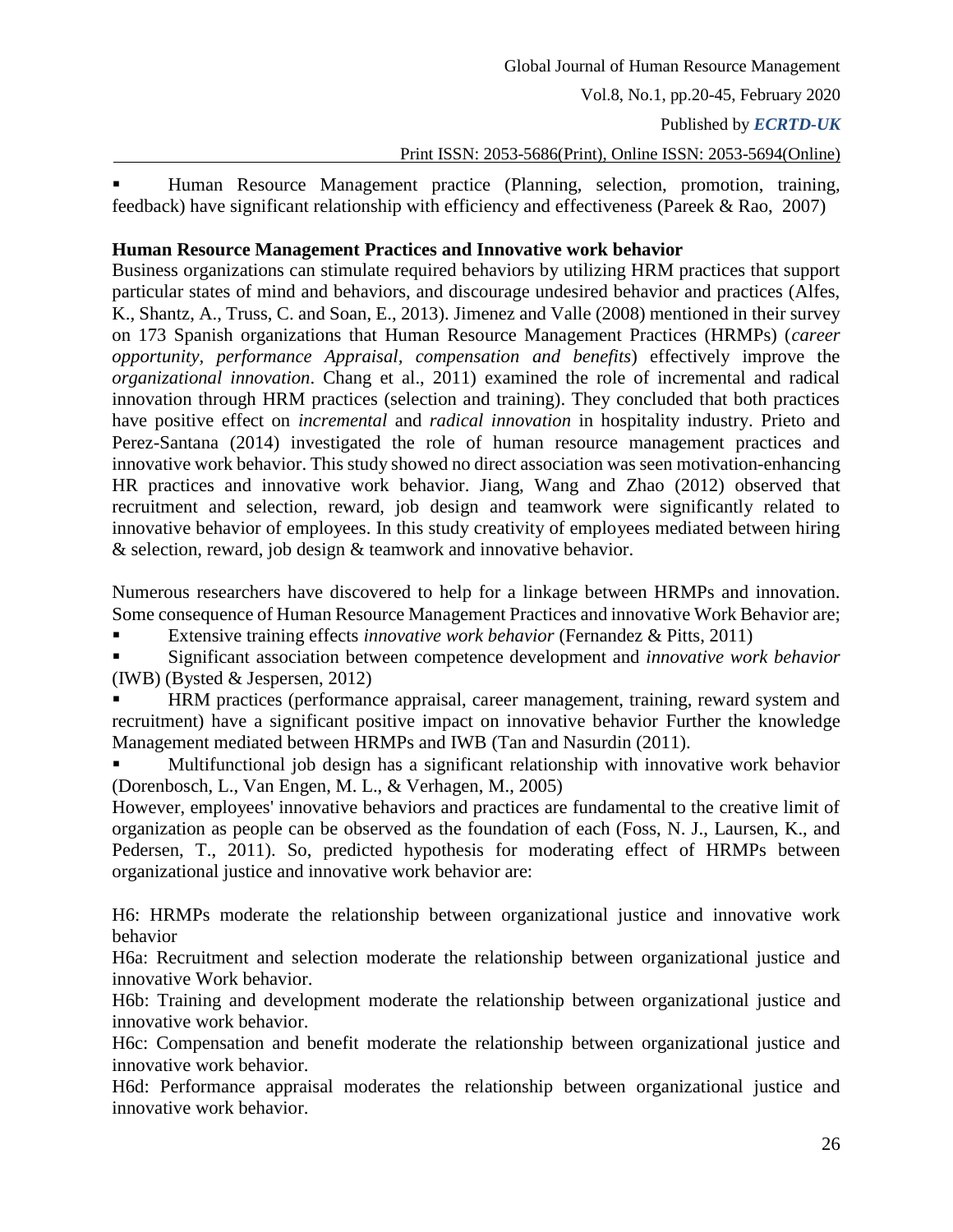Published by *ECRTD-UK* 

Print ISSN: 2053-5686(Print), Online ISSN: 2053-5694(Online)

H6e: Participation moderates the relationship between organizational justice and innovative work behavior.

Similarly predicted hypothesis for mediating effect of HRMPs between organizational justice and innovative work behavior are:

H7: HR Practices mediate the relationship between organizational justice and innovative work behavior

H7a: Recruitment and selection mediate the relationship between organizational justice and innovative Work behavior

H7b: Training and development mediate the relationship between organizational justice and innovative work behavior.

H7c: Compensation and benefit mediate the relationship between organizational justice and innovative work behavior

H7d: Performance appraisal mediates the relationship between organizational justice and innovative work behavior

H7e: Participation mediates the relationship between organizational justice and innovative work behavior.

### **METHOD**

This research was conducted on different hotels located in Karachi, Pakistan, with the aim to investigate the moderating/mediating effects of HRMPs in organizational justice on innovative work behavior. A quantitative approach was adopted for conducting this survey. Sample of 52 individuals is selected for this study. Top and Middle management is targeted as they have knowledge, experience and better understanding regarding various aspects of Organizational justice, HRMPs and innovative work behavior. For data collection 5 hotels of Karachi are selected. Data was collected by distributing questionnaires personally visiting all hotels one by one and collected by hand.

The response rate of individuals was covered in Table 1.

#### **Measurement scales**

A structured questionnaire was utilized to make sure that there was standardization in the response given and in gathering of data. So, data was collected from respondents through questionnaire. Questionnaires against all variables are adopted and measured using five point Likert's scale starting from strongly disagrees to strongly agree/very little extent to very great extent.For measuring organizational justice scale of (Colquitt's, 2001) and (Niehoff and Moorman, 1993) is adopted. The items for Distributive justice (DJ) and Procedural justice (PJ) are adapted from (Niehoff and Moorman, 1993). The questionnaire to measure Distributive justice and Procedural justice included items such as "I consider my workload to be quite fair." and "My hotel has procedures that are designed to allow the requests for clear explanation or additional information about a decision". The items for Interpersonal justice and Informational justice are adapted from (Colquitts, 2000). The questionnaire to measure Interpersonal justice (IJ) and Informational justice (INFJ) included items such as "I am being treated with dignity in my hotel." and "Procedures are explained thoroughly in my hotel".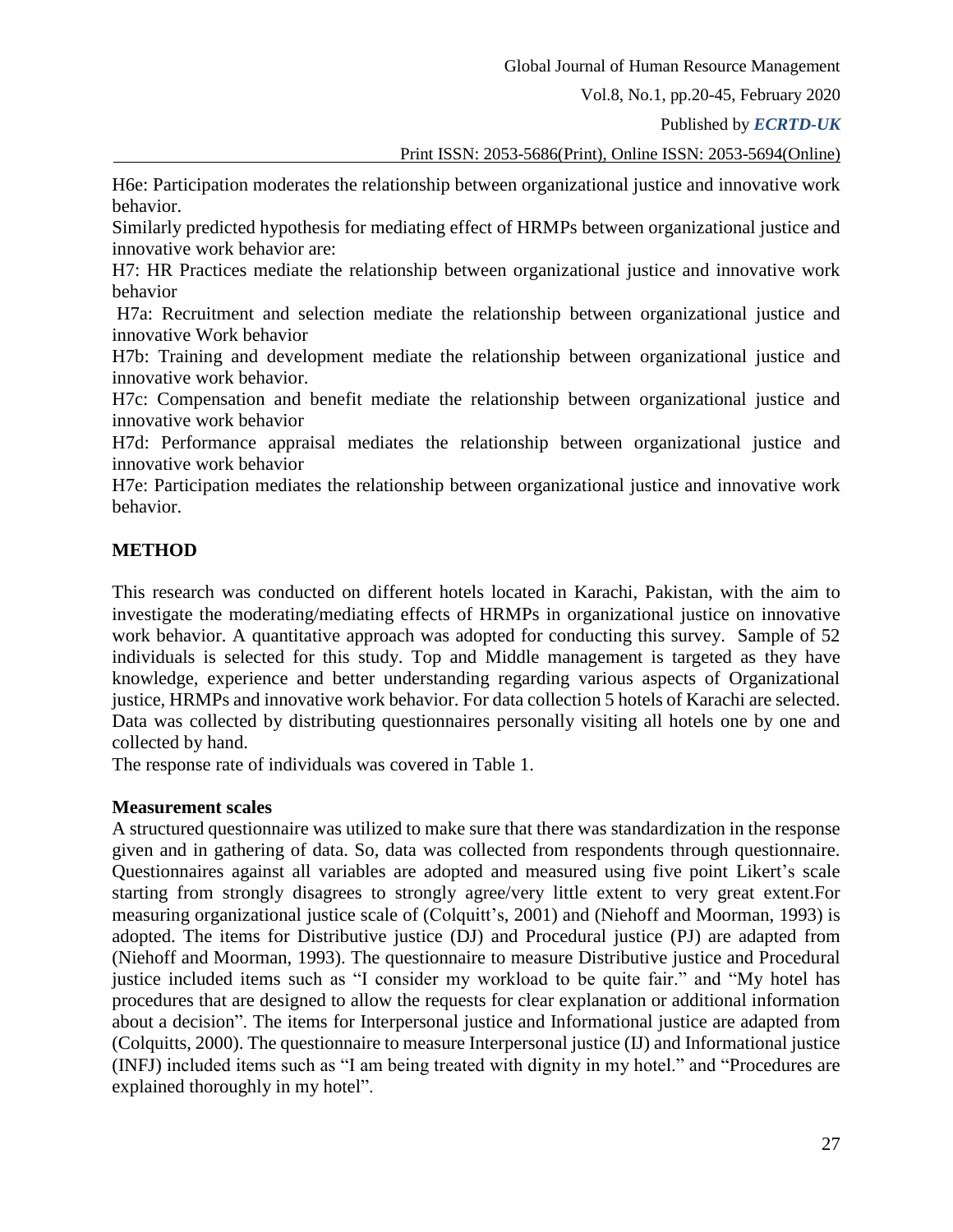Published by *ECRTD-UK* 

# Print ISSN: 2053-5686(Print), Online ISSN: 2053-5694(Online)

For Innovative work behavior scale of (janseen, 2000) is adopted that represented nine items and measured the extent of individual idea generation, promotion, and implementation. The questionnaire to measure Idea Generation (IG), Idea Promotion (IP), and Idea Realization (IR) included items such as "I am generating original solutions for problems", "I am acquiring approval for innovative ideas "and "I am evaluating the utility of innovative ideas"

For HRMPs scale of (Chen and Huang (2009) and Masood (2010) is adopted. For measuring Recruitment & selection, all four questions are selected. The questionnaire, to measure Recruitment & Selection, included items such as "our hotel has clear criteria for employee selection". For measuring Training, five questions are selected out of seven. The questionnaire to measure Training, included items such as "Training is available for new hires in my hotel". For measuring Compensation and benefits, three questions are selected out of eight. The questionnaire, to measure Compensation, included items such as "The compensation for all employees is directly linked to their performance".

For measuring performance appraisal, four questions are selected out of ten. The questionnaire to measure performance appraisal, included items such as "Appraisal system is unbiased and transparent". For measuring participation, items from HRMPs five questions are selected out of ten. The questionnaire to measure Participation, included items such as "Employees are asked by superiors to participate in related decisions."

# **RESULTS**

Data was gathered through questionnaires, after that it was transformed into coded form for analysis purpose. Hence, Statistical Package for Social Sciences (SPSS) version 25 was used for data analysis. To ensure the reliability of the instruments Cronbach 'Alpha was applied. The Value of Cronbach 'Alpha is used to authenticate the reliability of the constructs (H.G. Osburn, 2000). The overall reliability of the proposed model is .880 that indicates the model is extremely reliable to use.

### **Demographic Variables**

For this study 8 items are included to measure demographic variables, including gender, age, education, , current position, household income, current status, tenure, and staff supervision. Descriptive statistics for demographic variables related to gender respondent depicts that 78% of employees' are men and, 22% of employees' are females. Education shows that 82% of employees have master degrees which indicate that employees have capability to compete with competitors and have flexibility to understand every kind of circumstances.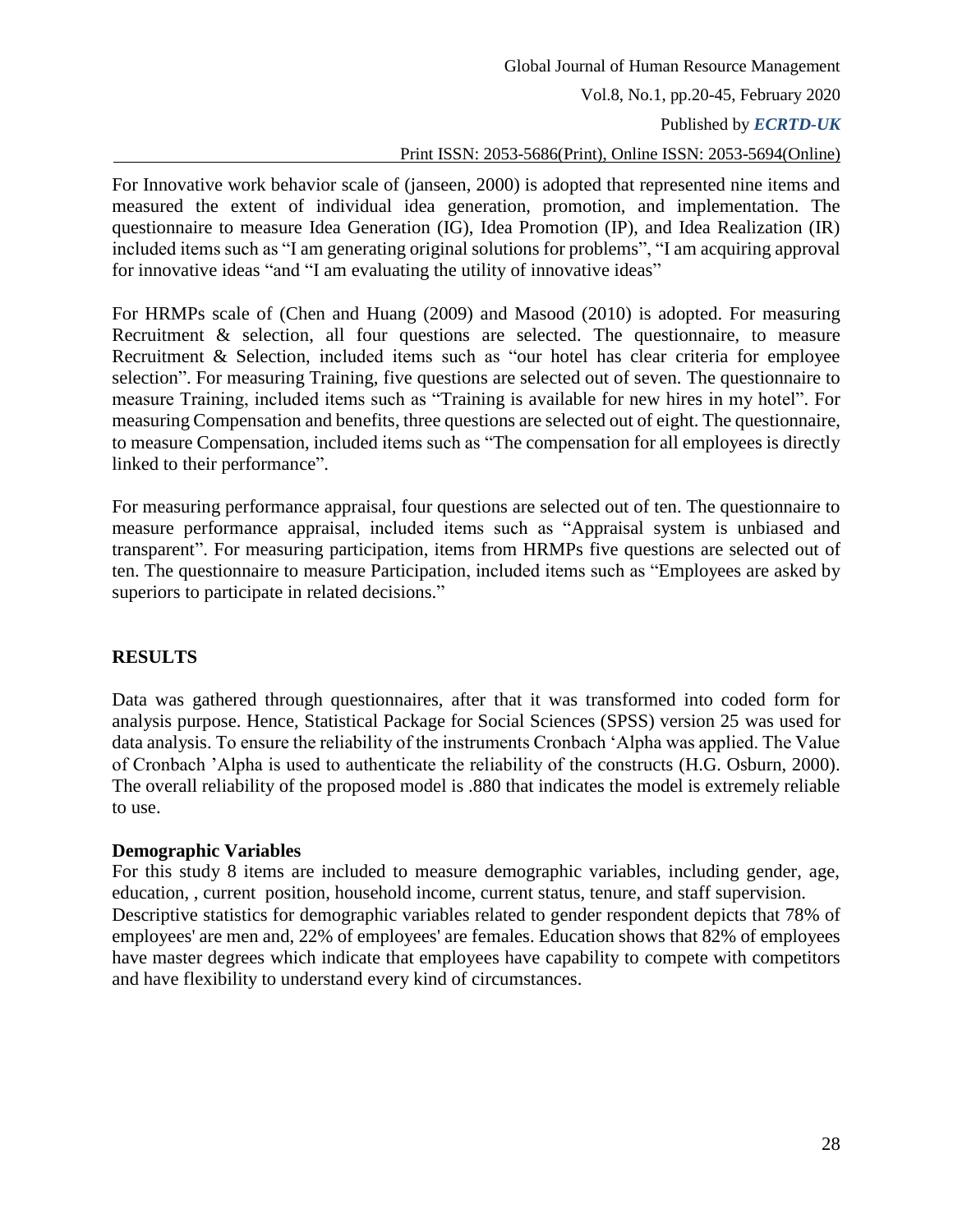### **Correlation Analysis**

Pearson Correlation Analysis is used in this study to observe the association between dependent and independents variables. According to statistical results the value of Pearson correlation between organization justice and innovative work behavior is (.344) which is showing positive association between organizational justice and innovative work behavior. Distributive justice has value (0.037) which is showing positive but weak association with innovative work behavior. Procedural justice has value (0.414) which is showing positive and moderate association with innovative work behavior. Interpersonal justice has value (-0.141) which is showing negative and weak association with innovative work behavior. Informational justice has value (0.472) which is showing positive and moderate association with innovative work behavior. So outcomes show overall association between dependent and independent variables are moderate except interpersonal justice.

| Table: 1<br><b>Response</b><br>rate | <b>Selected</b><br><b>Industr</b><br>v | Distributed Received<br>ires | Questionna Questionna received<br>ires | <b>Not</b><br><b>Questionna</b><br>ires | <b>Rejected</b><br><b>Questionna</b> rate<br>ires | <b>Response</b> |
|-------------------------------------|----------------------------------------|------------------------------|----------------------------------------|-----------------------------------------|---------------------------------------------------|-----------------|
|                                     | Hotels<br>of<br>Karachi                | 52                           | 50                                     |                                         |                                                   | 96%             |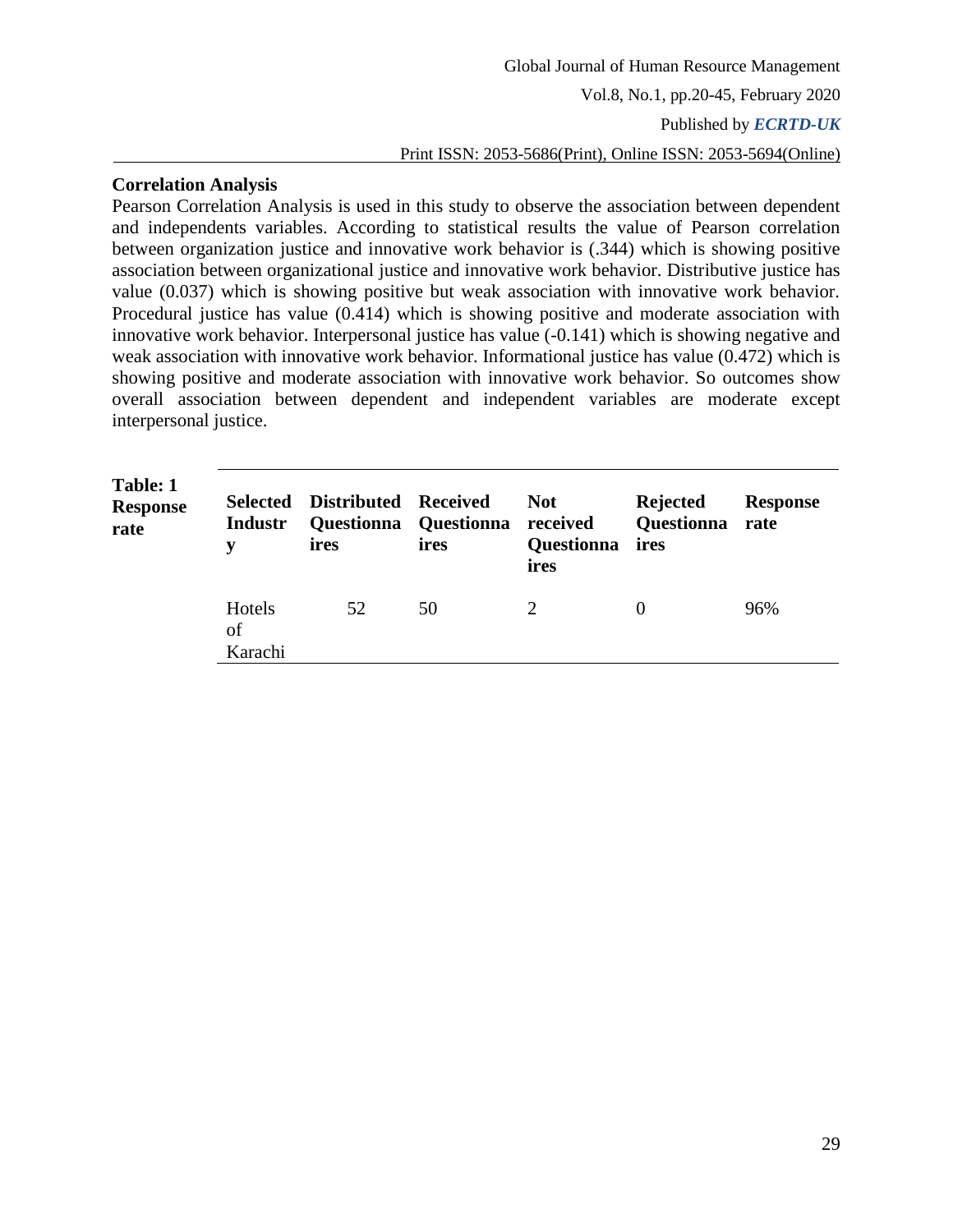Published by *ECRTD-UK* 

Print ISSN: 2053-5686(Print), Online ISSN: 2053-5694(Online)

# **Figure: 1 Proposed Conceptual Framework**

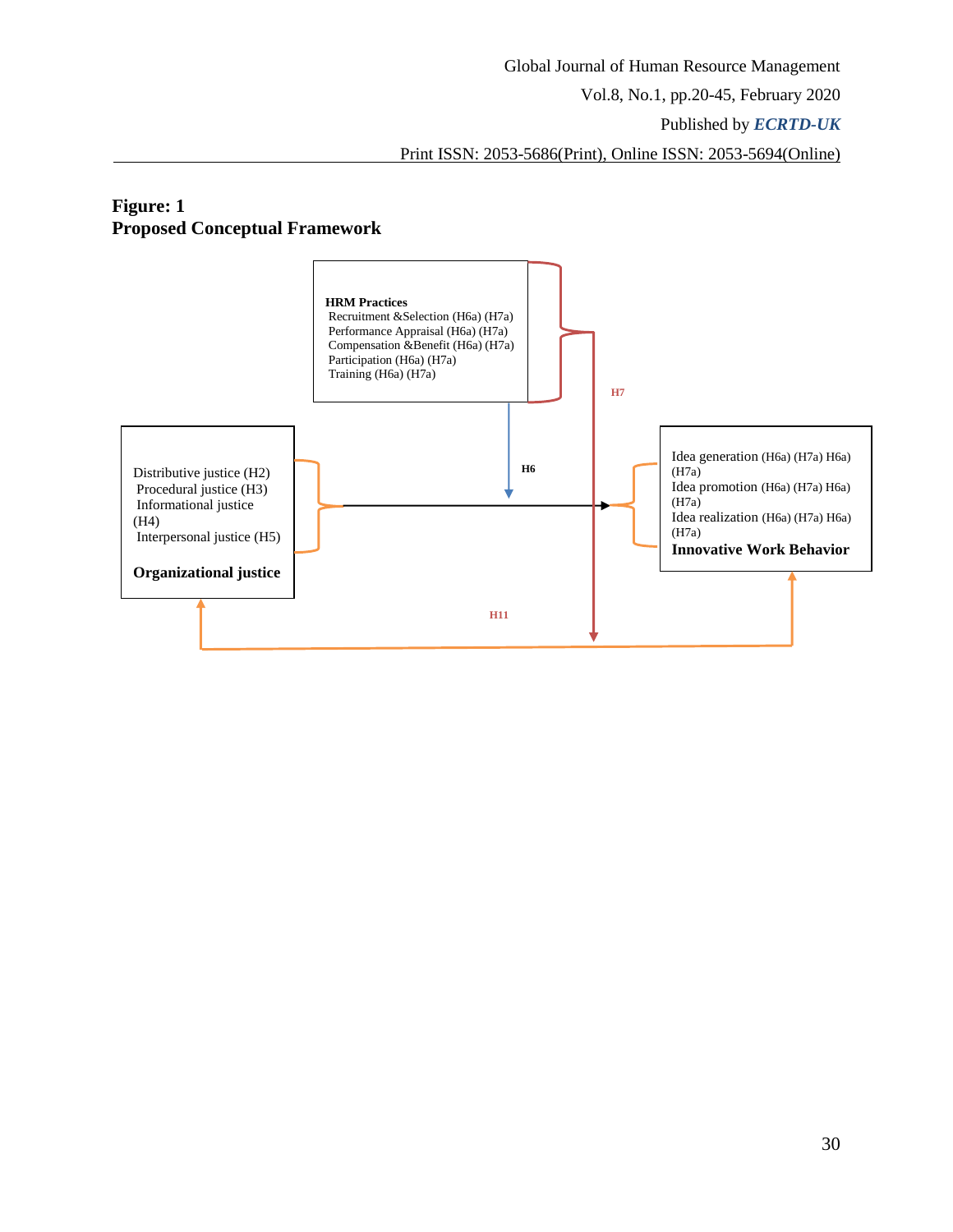Published by *ECRTD-UK* 

Print ISSN: 2053-5686(Print), Online ISSN: 2053-5694(Online)

# **Table2:**

**Demographics and other characteristics, e.g., gender, age, education, current profession, income, working hours, staff supervision**

| characteristics                 | Female $n=11$    | Male $n=39$      | Total n=50       |
|---------------------------------|------------------|------------------|------------------|
| <u>Age</u>                      |                  |                  |                  |
| $\leq$ 25                       | $1(9.09\%)$      | $\boldsymbol{0}$ | $1(2\%)$         |
| 25-30                           | $\boldsymbol{0}$ | $\overline{0}$   | $\overline{0}$   |
| $31 - 35$                       | 5(45.45%)        | 9(23.07%)        | 14(28%)          |
| 36-40                           | 4(36.36%)        | 15 (38.46%)      | 19(38%)          |
| $41 - 45$                       | $1(9.09\%)$      | 11 (28.20%)      | 12(24%)          |
| $>45$                           | $\boldsymbol{0}$ | 4(10.25%)        | 4(8%)            |
| Education                       |                  |                  |                  |
| Inter                           | $\boldsymbol{0}$ | $\boldsymbol{0}$ | $\overline{0}$   |
| <b>Bachelor</b>                 | 3(27.27%)        | 5(12.82%)        | 8(16%)           |
| Master                          | 8 (72.72%)       | 33 (84.61%)      | 41(82%)          |
| MPhil                           | $\boldsymbol{0}$ | 1(2.56%)         | 1(2%)            |
| Other                           | $\boldsymbol{0}$ | $\boldsymbol{0}$ | $\boldsymbol{0}$ |
| <b>Current Profession</b>       |                  |                  |                  |
| Director                        | $\overline{0}$   | 9(23.07%)        | 9(18%)           |
| Manager                         | 6(54.54%)        | 17 (43.58%)      | 24(48%)          |
| <b>Administrative Assistant</b> | 2(18.18%)        | 6(15.38%)        | 8(16%)           |
| Advisor                         | $1(9.09\%)$      | 2(5.12%)         | 3(6%)            |
| Middle Management               | 2(18.18%)        | $5(12.82\%)$     | 7(14%)           |
| <b>Income</b>                   |                  |                  |                  |
| $<$ 20000                       | $1(9.09\%)$      | $\boldsymbol{0}$ | 1(% )            |
| 20001-300000                    | $\boldsymbol{0}$ | $\overline{0}$   | $\boldsymbol{0}$ |
| 30001-40000                     | $1(9.09\%)$      | 3(7.69%)         | 4(8%)            |
| 40001-50000                     | 2(18.18%)        | 6(15.38%)        | 8(16%)           |
| > 50000                         | 7(63.63%)        | 30 (76.92%)      | 37(74%)          |
| <b>Working Year(s)</b>          |                  |                  |                  |
| $0-2$ yrs                       | 4(36.36%)        | 6(15.38%)        | 10(20%)          |
| $3-5$ yrs.                      | $1(9.09\%)$      | 11 (28.20%)      | 12(24%)          |
| $6-8$ yrs                       | 5(45.45%)        | 14 (35.89%)      | 19(38%)          |
| $9-10$ yrs                      | $\overline{0}$   | 6(15.38%)        | 6(12%)           |
| $> 10$ yrs.                     | $1(9.09\%)$      | $2(5.12\%)$      | 3(6%)            |
| <b>Staff Supervision</b>        |                  |                  |                  |
| 1-3employees                    | 2(18.18%)        | 4(10.25%)        | 6(12%)           |
| 4-7 employees                   | $\boldsymbol{0}$ | 11 (28.20%)      | 11(22%)          |
| 8-10 employees                  | 2(18.18%)        | $7(17.94\%)$     | 9(18%)           |
| $>10$ employees                 | 5(45.45%)        | 14 (35.89%)      | 19(38%)          |
| None                            | 2(18.18%)        | 3(7.69%)         | $5(10\%)$        |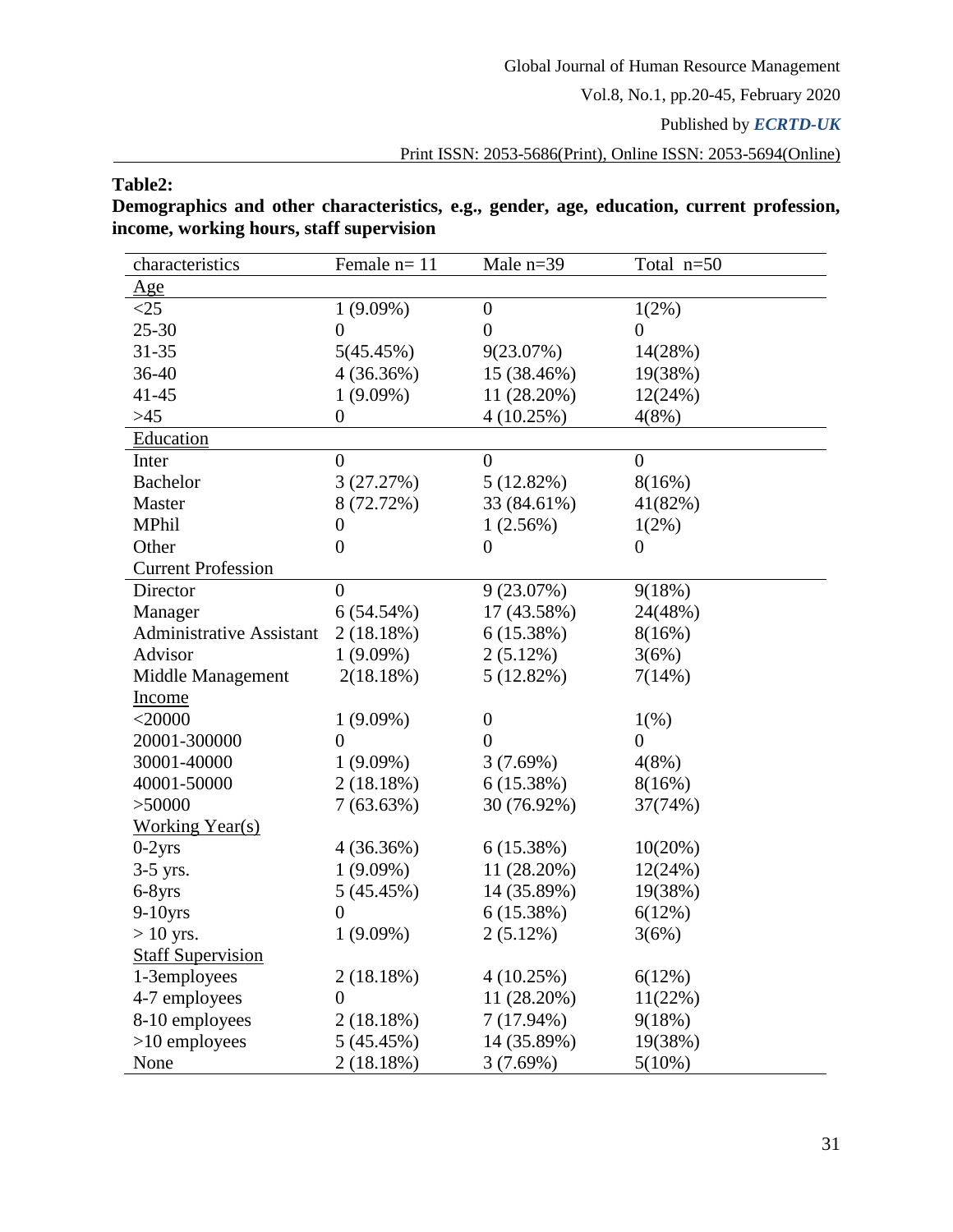# Global Journal of Human Resource Management

Vol.8, No.1, pp.20-45, February 2020

#### Published by *ECRTD-UK*

| Table.3            | Print ISSN: 2053-5686(Print) Online ISSN: 2053-5694(Online)<br>Correlation |                                        |             |                          |              |                         |              |                  |          |           |          |        |              |  |
|--------------------|----------------------------------------------------------------------------|----------------------------------------|-------------|--------------------------|--------------|-------------------------|--------------|------------------|----------|-----------|----------|--------|--------------|--|
| <b>Correlation</b> | #                                                                          | <b>Variables</b>                       | <b>Mean</b> | SD                       | $\mathbf{1}$ | $\boldsymbol{2}$        | $\mathbf{3}$ | $\boldsymbol{4}$ | 5        | 6         | 7        | 8      | 9            |  |
|                    | 1                                                                          | Organizational justice                 | 3.8947      | 0.3127<br>2              | 1(.579)      |                         |              |                  |          |           |          |        |              |  |
|                    | $\boldsymbol{2}$                                                           | Distributive Justice                   | 3.8584      | 0.4160<br>7              | $.452**$     | (.689)                  |              |                  |          |           |          |        |              |  |
|                    | $\mathbf{3}$                                                               | Procedural Justice                     | 3.9751      | 0.4423<br>$\overline{2}$ | $.689**$     | 0.210                   | (.606)       |                  |          |           |          |        |              |  |
|                    | 4                                                                          | Interpersonal Justice                  | 3.6558      | 0.5660<br>7              | $.413***$    | $\blacksquare$<br>0.079 | $-0.075$     | (.748)           |          |           |          |        |              |  |
|                    | 5                                                                          | Informational justice                  | 4.0895      | 0.6618<br>3              | $.792**$     | 0.153                   | $.566^{**}$  | 0.026            | (.596)   |           |          |        |              |  |
|                    | 6                                                                          | Innovative<br>work<br><b>Behaviors</b> | 4.1634      | 0.2540<br>7              | $.344*$      | 0.037                   | $.414***$    | $-0.141$         | $.472**$ | (.624)    |          |        |              |  |
|                    | 7                                                                          | Idea Generalization                    | 4.2429      | 0.3736<br>6              | $-0.105$     | $\blacksquare$<br>0.093 | $-0.070$     | $-0.173$         | 0.055    | $.504**$  | (.713)   |        |              |  |
|                    | 8                                                                          | <b>Idea Promotion</b>                  | 4.1225      | 0.4173<br>3              | $.476**$     | 0.161                   | $.386**$     | 0.112            | $.446**$ | $.575***$ | $-0.106$ | (.628) |              |  |
|                    | 9                                                                          | <b>Idea Realization</b>                | 4.1246      | 0.4569<br>7              | 0.225        | $\equiv$<br>0.010       | $.395***$    | $-0.196$         | $.335*$  | $.731***$ | 0.120    | 0.132  | 1(.65)<br>8) |  |

Notes: \*. Correlation is significant at \*p≤0.05; \*\*p≤0.01(2-tailed): Cronbach Alpha values of all variable are in parentheses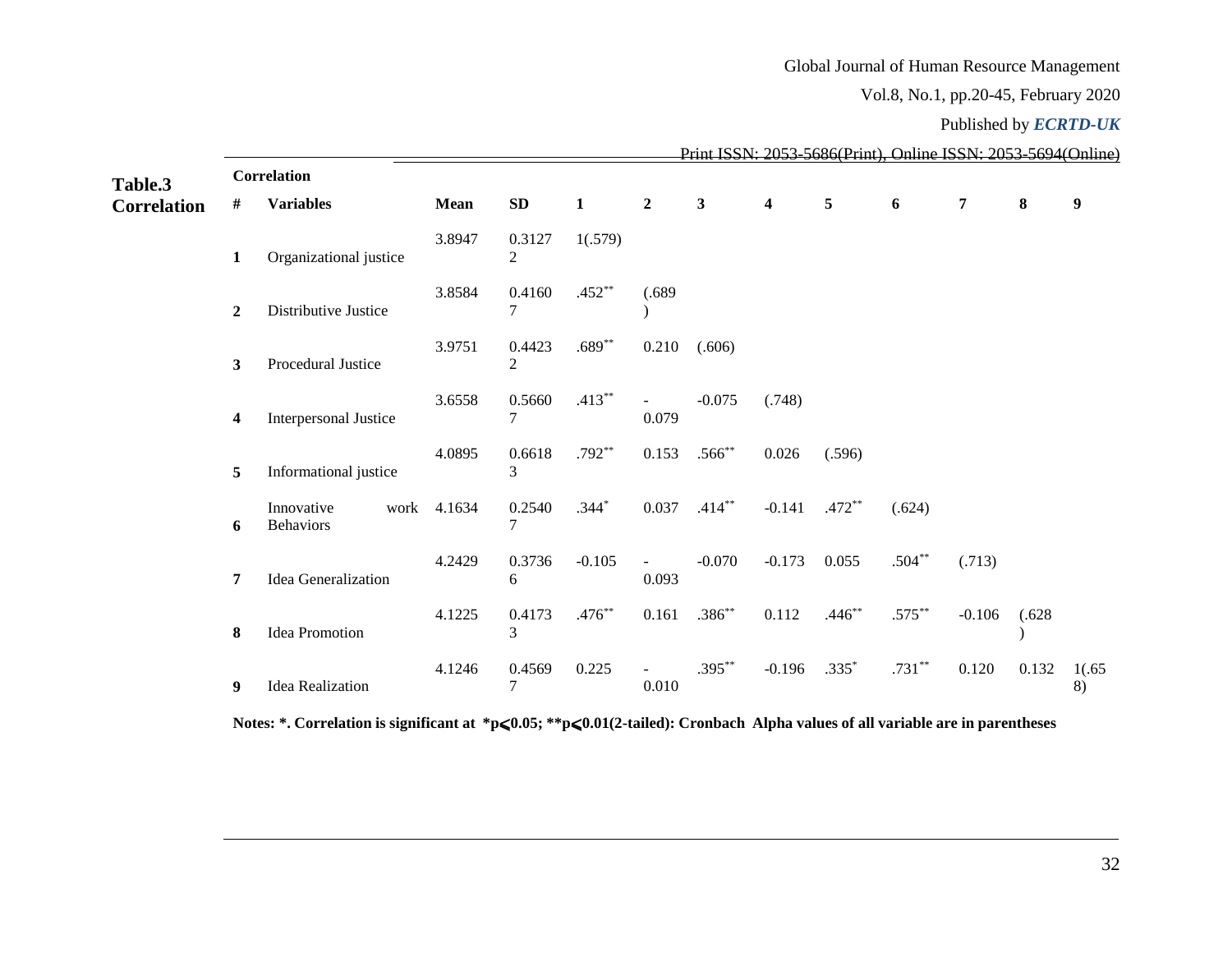# Global Journal of Human Resource Management

Vol.8, No.1, pp.20-45, February 2020

# Published by *ECRTD-UK*

|                                      | Mode             | <b>Variables</b>          |                                                | R2           | <b>F-Value</b> | <b>Beta-Value</b> | <b>Sig</b>   | <b>Hypothesis</b>    |
|--------------------------------------|------------------|---------------------------|------------------------------------------------|--------------|----------------|-------------------|--------------|----------------------|
|                                      |                  | IV                        | <b>DV</b>                                      |              |                |                   |              |                      |
| <b>Table:</b>                        | H1<br>H2         | Org $_{J}$<br>DIS_J       | <b>IWB</b><br><b>IWB</b>                       | .118<br>.001 | 6.453<br>.065  | .280<br>.022      | .014<br>.800 | Accepted<br>Rejected |
| <b>Regression</b><br><b>Analysis</b> | H <sub>2a</sub>  | $DIS_J$                   | $IG_$ IW<br>$\, {\bf B}$                       | .009         | .417           | $-.083$           | .521         | Rejected             |
|                                      | H2b              | $DIS_J$                   | $\text{IP\_IW}$<br>B                           | .026         | 1.278          | $.162$            | .264         | Rejected             |
|                                      | H2c              | $DIS_J$                   | $\ensuremath{\mathsf{IR\_IW}}$<br>$\mathbf{B}$ | .000         | .005           | $-.011$           | .946         | Rejected             |
|                                      | H <sub>3</sub>   | PRO_J                     | <b>IWB</b>                                     | .171         | 9.914          | .238              | .003         | Accepted             |
|                                      | H3a              | PRO_J                     | $\text{IG\_IW}$<br>$\, {\bf B}$                | .005         | .237           | $-.059$           | .628         | Rejected             |
|                                      | H3b              | $PRO_J$                   | $\text{IP\_IW}$<br>B                           | .149         | 8.401          | .364              | .006         | Accepted             |
|                                      | H3c              | PRO_J                     | $\ensuremath{\mathsf{IR\_IW}}$<br>$\, {\bf B}$ | .156         | 8.874          | .408              | .005         | Accepted             |
|                                      | H4               | $L_J$                     | <b>IWB</b>                                     | .020         | .975           | $-.063$           | .328         | Rejected             |
|                                      | H <sub>4a</sub>  | $\mathbf{I}\_ \mathbf{J}$ | $IG_$ IW<br>B                                  | .030         | 1.481          | $-.114$           | .230         | Rejected             |
|                                      | H <sub>4</sub> b | $\mathbf{I}\_ \mathbf{J}$ | $\text{IP\_IW}$<br>B                           | .012         | .605           | $.082\,$          | .441         | Rejected             |
|                                      | H <sub>4c</sub>  | $L_J$                     | IR_IW<br>$\, {\bf B}$                          | .038         | 1.913          | $-.158$           | .173         | Rejected             |
|                                      | H <sub>5</sub>   | $INF_J$                   | <b>IWB</b>                                     | .233         | 13.738         | .181              | .001         | Accepted             |
|                                      | H <sub>5a</sub>  | $INF_J$                   | $IG_$ IW<br>$\, {\bf B}$                       | .003         | .144           | .031              | .706         | Rejected             |
|                                      | H <sub>5</sub> b | $INF_J$                   | $\text{IP\_IW}$<br>B                           | .199         | 11.906         | .281              | .001         | Accepted             |
|                                      | H <sub>5c</sub>  | $INF_J$                   | $IR_$ IW<br>B                                  | .112         | 6.068          | .231              | .017         | Accepted             |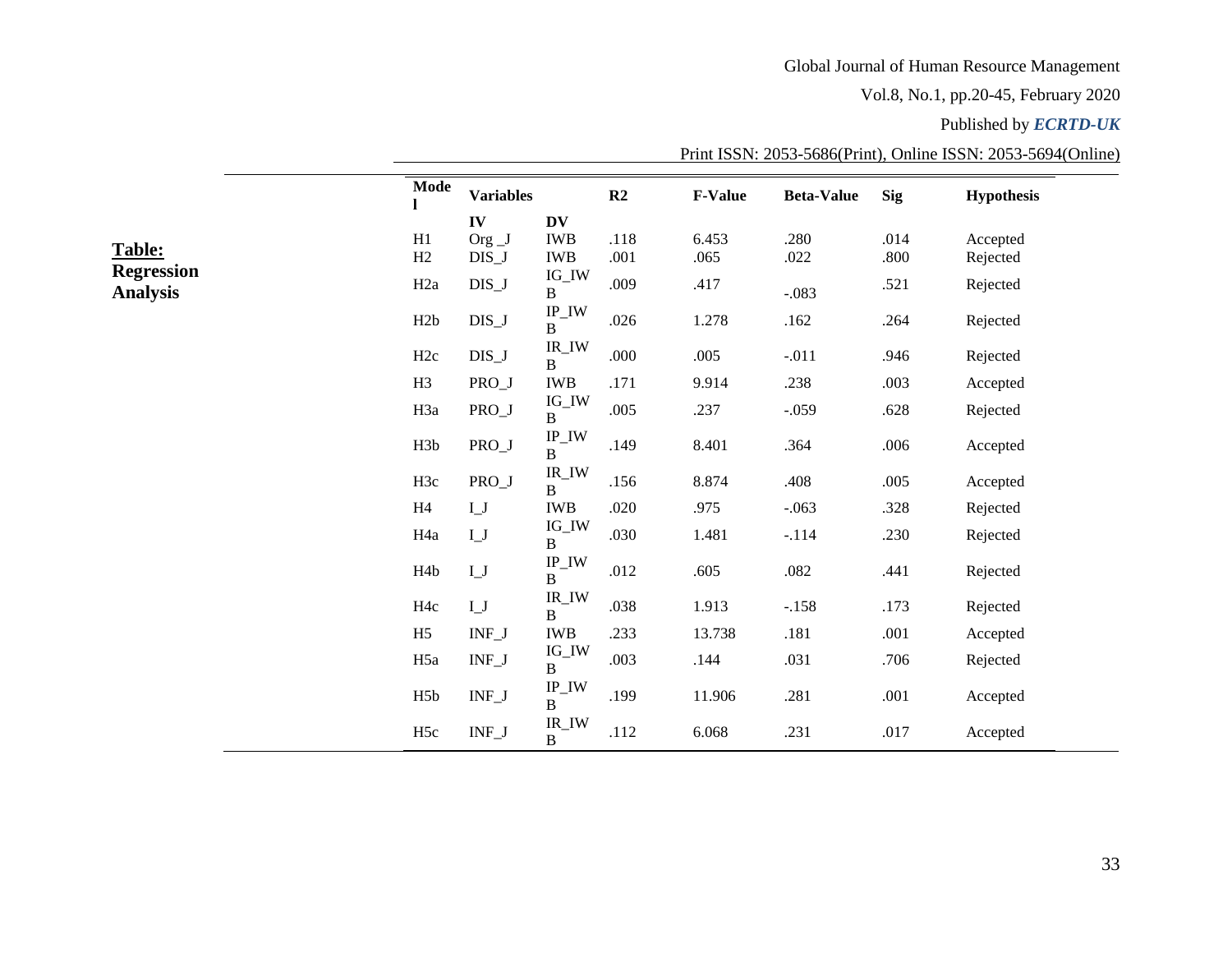Published by *ECRTD-UK* 

| Table: 5          | <b>Hypothesis</b> | M.V               | $\bf R$           | $\mathbf{F}$   | <b>Sig</b> | <b>Hypothesis</b> |
|-------------------|-------------------|-------------------|-------------------|----------------|------------|-------------------|
| <b>Moderation</b> |                   |                   |                   | change         |            |                   |
| <b>Analysis</b>   | H <sub>6</sub>    | <b>ORGJ HRMP</b>  | .551              | 1.134          | .293       | Rejected          |
|                   | H <sub>6</sub> a  | <b>ORGJ SHRMP</b> | .403              | .358           | .553       | Rejected          |
|                   | H <sub>6</sub> b  | ORGJ_THRMP        | .561              | 10.678         | .002       | Accepted          |
|                   | H <sub>6</sub> c  | <b>ORGJ CHRMP</b> | .594              | 15.115         | .000       | Accepted          |
|                   | H <sub>6</sub> d  | ORGJ_PAHRMP       | .568              | 7.465          | .009       | Accepted          |
|                   | H <sub>6</sub> e  | ORGJ_PHRMP        | .526              | 8.569          | .005       | Accepted          |
|                   | <b>Hypothesis</b> | <b>Mediator</b>   | <b>Sobel Test</b> | <b>P-value</b> |            | <b>Hypothesis</b> |
|                   | H7                | HRM_P             | 2.11463876        | 0.03446075     |            | Accepted          |
| Table: 6          | H7a               | <b>S_HRMP</b>     | 1.31695183        | 0.18785492     |            | Rejected          |
| <b>Mediation</b>  | H7b               | <b>T HRMP</b>     | 1.17424623        | 0.24029641     |            | Rejected          |
| <b>Analysis</b>   | H7c               | C HRMP            | 1.53873871        | 0.1238681      |            | Rejected          |
|                   | H7d               | PA HRMP           | $-0.62792389$     | 0.5300538      |            | Rejected          |

The regression analysis indicates the amount of one variable affects the other alongside its course of effect (Aiken, L. S., & West, S.G. (1991). In the present examination, Organizational justice with its four constructs was independent variable though the innovative work behavior was outcome variable.

H7e P\_HRMP 1.19643125 0.23152831 Rejected

At first, the effect of organization justice on innovative work behavior was estimated **(H1).** Empirical evidence proves that there is positive/significant relationship of organizational justice towards innovative work behavior. The estimation of R2 (0.118) demonstrates that this model explains 11.8% effect of organizational justice on innovative work behavior and remaining is explained by others different variable. F-Value demonstrates that the model is significant. Beta coefficient value of organizational justice is .280, which means that every unit increase in organizational justice will result in 0.280 unitsincrease in innovative work behavior. As significant level of P< 0.05 => 0.014<0.05. So, researcher concluded at 95% confidence interval, is failed to reject the H1 (alternate) and failed to accept null hypothesis on the basis of findings.

Secondly, the effect of distributive justice on innovative work behavior was estimated **(H2).** Empirical evidence proves that there is insignificant relationship. The estimation of R2 (0.001) demonstrates that this model explains only 0.1% effect of distributive justice on innovative work behavior and remaining is explained by others different variable. F-Value demonstrates that the model is insignificant. Beta coefficient of distributive justice is 0.022, which means that every unit increase in distributive justice will result in 0.022 unit increase in innovative work behavior. As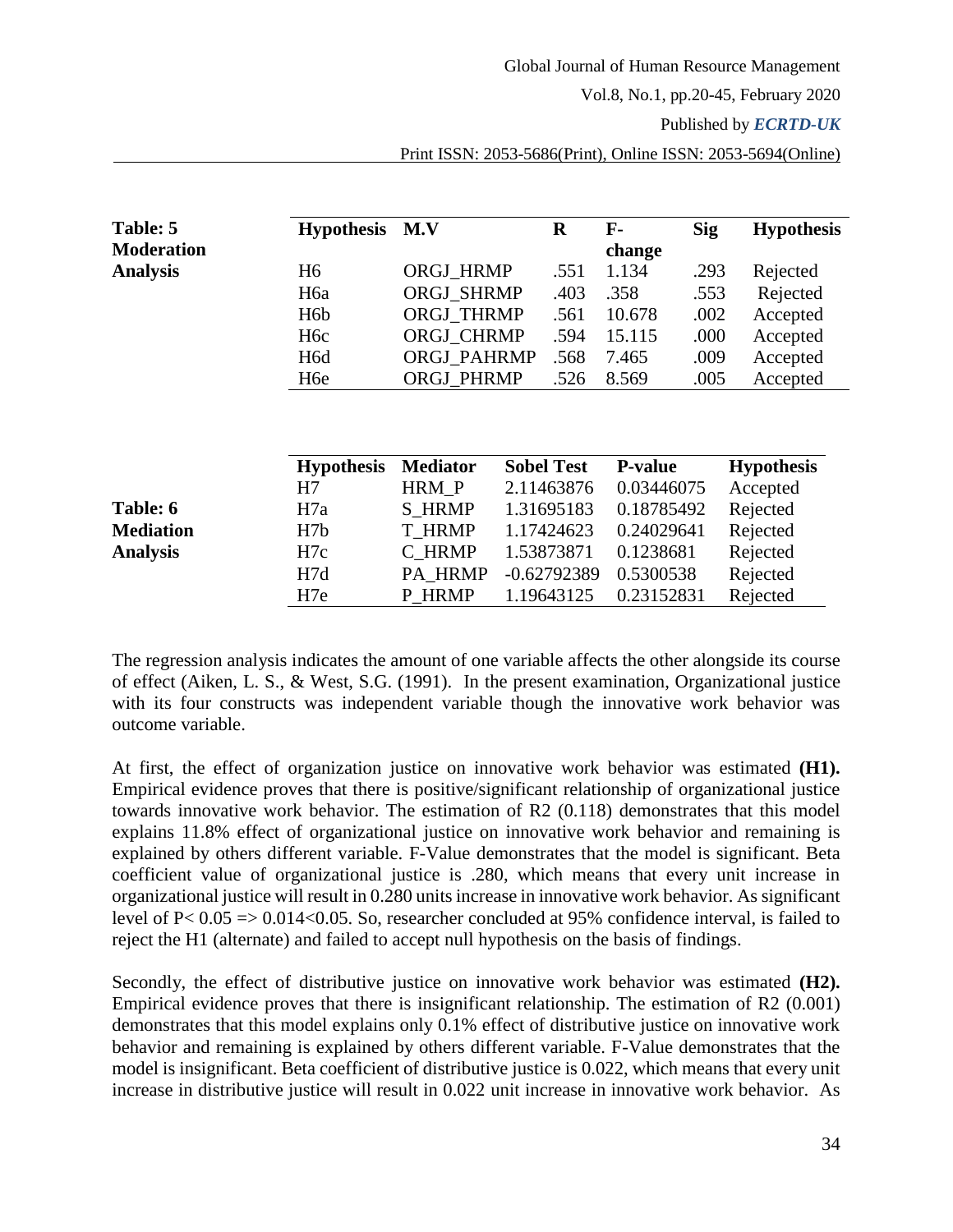### Published by *ECRTD-UK*

### Print ISSN: 2053-5686(Print), Online ISSN: 2053-5694(Online)

significant level of  $P > 0.05 \Rightarrow 0.800 > 0.05$ . So, researcher concluded at 95% confidence interval, is failed to accept the H2 (alternate) and failed to reject null hypothesis on the basis of findings. The effect of distributive justice was estimated on sub-variables of innovative work behavior which are idea generation, idea promotion, and idea realization. As significant level of  $P < 0.05$  => 0.521>0.05. So, researcher concluded at 95% confidence interval is failed to accept the **H2a** (alternate) and failed to reject null hypothesis on the basis of findings. Along this significant level of P< 0.05 => 0.264>0.05 for **H2b**. So, researcher concluded at 95% confidence interval is failed to accept the H2b (alternate) and failed to reject null hypothesis on the basis of findings. Similarly significant level of P< 0.05 => 0.946>0.05 for **H2c**. So, researcher concluded at 95% confidence interval is failed to accept the H2c (alternate) and failed to reject null hypothesis on the basis of findings.

Thirdly, the effect of procedural justice on innovative work behavior was estimated **(H3).** Empirical evidence proves that there is positive/significant relationship of procedural justice towards innovative work behavior. The estimation of R2 (0.171) demonstrates that this model explains 17.1% effect of organizational justice on innovative work behavior and remaining is explained by others different variable. F-Value demonstrates that the model is significant. Beta coefficient of procedural justice is .238, which means that every unit increase in organizational justice will result in  $0.23.8$  unit increase in innovative work behavior. As significant level of P $<$  $0.05 \Rightarrow 0.003 \le 0.05$ . So, researcher concluded at 95% confidence interval is failed to reject the H3 (alternate) and failed to accept null hypothesis on the basis of findings. The effect of procedural justice was estimated on sub-variables of innovative work behavior which are idea generation, idea promotion, and idea realization. As significant level of  $P< 0.05 \Rightarrow 0.628 > 0.05$  for H3a. So, researcher concluded at 95% confidence interval is failed to accept the **H3a** (alternate) and failed to reject null hypothesis on the basis of findings. And significant level of  $P < 0.05 \approx 0.006 < 0.05$ for **H3b**. So, researcher concluded at 95% confidence interval is failed to reject the H3b (alternate) and failed to accept null hypothesis on the basis of findings. As significant level of  $P< 0.05$  => 0.005<0.05 for H3c. So, researcher concluded at 95% confidence interval is failed to reject the **H3c** (alternate) and failed to accept null hypothesis on the basis of findings.

Fourthly, the effect of interpersonal justice on innovative work behavior was estimated **(H4).** Empirical evidence proves that there is a insignificant relationship of interpersonal justice towards innovative work behavior. The estimation of R2 (0.020) demonstrates that this model explains 2.0% effect of organizational justice on innovative work behavior and remaining is explained by others different variable. F-Value demonstrates that the model is significant. Beta coefficient of procedural justice is -0.059, which means that every unit increase in organizational justice will result in -0.059 unit decrease in innovative work behavior. As significant level of  $P< 0.05$  => 0.328>0.05. So, researcher concluded at 95% confidence interval is failed to accept the H4 (alternate) and failed to reject null hypothesis on the basis of findings. The effect of interpersonal justice was estimated on sub-variables of innovative work behavior which are idea generation, idea promotion, and idea realization. As significant level of  $P< 0.05 \Rightarrow 0.230 > 0.05$  for H4a. So, researcher concluded at 95% confidence interval is failed to accept the **H4a** (alternate) and failed to reject null hypothesis on the basis of findings. And significant level of  $P < 0.05 \Rightarrow 0.441 > 0.05$ for H4b. So, researcher concluded at 95% confidence interval is failed to accept the **H4b** (alternate)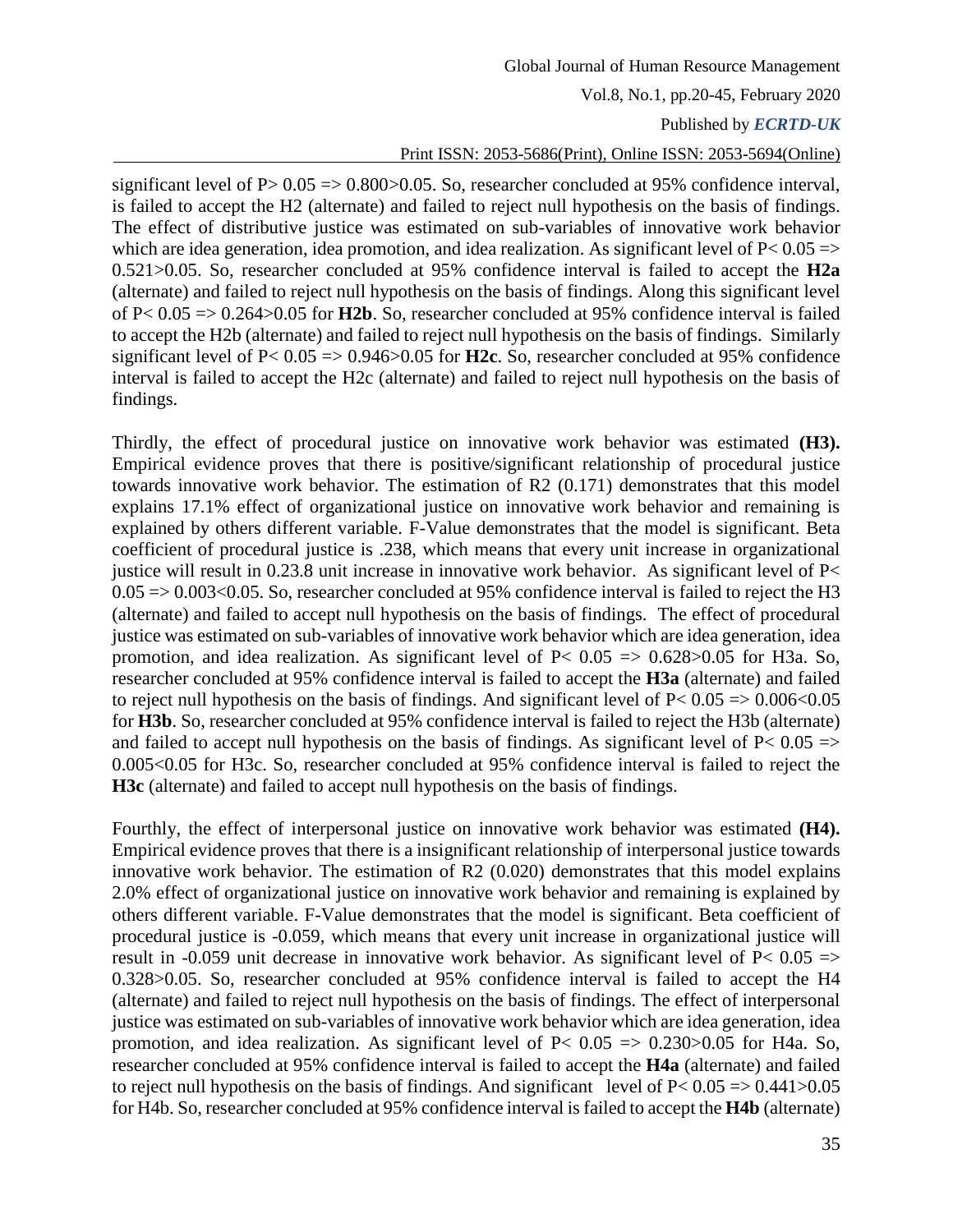and failed to reject null hypothesis on the basis of findings. As significant level of  $P< 0.05$  => 0.173>0.05 for H4c. So, researcher concluded at 95% confidence interval is failed to accept the **H4c** (alternate) and failed to reject the null hypothesis on the basis of findings.

Furthermore, the effect of informational justice on innovative work behavior was estimated **(H5).** Empirical evidence proves that there is significant relationship of informational justice towards innovative work behavior. The estimation of R2 (.233) demonstrates that this model explains 23.3% effect of organizational justice on innovative work behavior and remaining is explained by others different variable. F-Value demonstrates that the model is significant. Beta coefficient of informational justice is .181, which means that every unit increase in organizational justice will result in 0.181 unit increase in innovative work behavior. As significant level of P< 0.05=>0.001<0.05. So, researcher concluded at 95% confidence interval is failed to reject the H5 (alternate) and failed to accept null hypothesis on the basis of findings. The effect of procedural justice was estimated on sub-variables of innovative work behavior which are idea generation, idea promotion, and idea realization. As significant level of P< 0.05=>0.706>0.05. So, it is researcher concluded at 95% confidence interval researcher is failed to accept the **H5a** (alternate) and failed to reject null hypothesis on the basis of findings. And significant level of  $P < 0.05 \Rightarrow 0.001 < 0.05$ . So, it is concluded at 95% confidence interval researcher is failed to reject the **H5b** (alternate) and failed to accept null hypothesis on the basis of findings. As significant level of  $P<$ 0.05=>0.017<0.05. So, it is concluded at 95% confidence interval researcher is failed to reject the **H5c** (alternate) and failed to accept null hypothesis on the basis of findings.

In moderating scenario human resource management practices are tested through multiple regressions or Prof. Andrew Hayes process method to examine the moderation between organizational justice and innovative work behavior. For this purpose first need to compute the numeric interactions after completing the interaction process, researcher comes out the value of ORGJ HRMP **(H6)** is 0.293>0.05 which is not signicant, So, human resource management practice(s) is not playing moderating role between organizational justice and innovative work behavior. That's why it is concluded at 95% confidence interval researcher is failed to accept the H6 (alternate) and failed to reject null hypothesis on the basis of findings.

Findings shows the value of ORGJJ\_SHRMP **(H6a)** is not signicant at 0.553 which is greater than 0.05. So, Recruitment and selection is not playing moderating role between organizational justice and innovative work behavior. That's why it is concluded at 95% confidence interval researcher is failed to accept the H6a (alternate) and failed to reject null hypothesis on the basis of findings. Findings show the value of ORGJ\_THRMP **(H6b)** is signicant at 0.002, as it is less than 0.05. So, Training and development is playing moderating role between organizational justice and innovative work behavior. That's why it is concluded at 95% confidence interval researcher is failed to reject the H6c (alternate) and failed to accept null hypothesis on the basis of findings. Findings show the value of ORGJ\_CHRMP **(H6c)** is signicant as P-Value is .000 which is less than 0.05. So, Compensation and benefits is playing moderating role between organizational justice and innovative work behavior. That's why it is concluded at 95% confidence interval researcher is failed to reject the H6c (alternate) and failed to accept null hypothesis on the basis of findings. Findings show the value of ORGJ\_PAHRMP **(H6d**) is signicant as P-Value is less than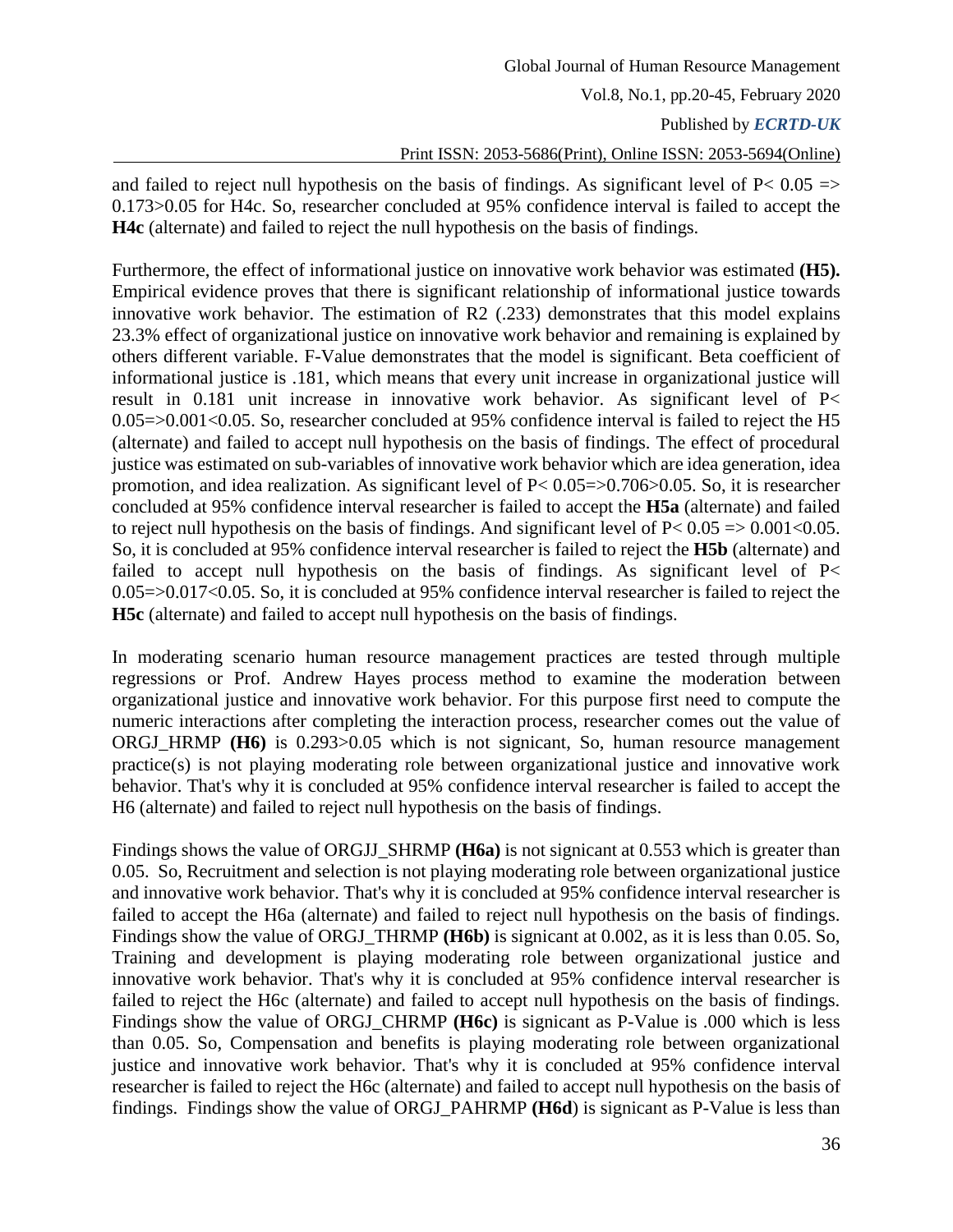# Published by *ECRTD-UK*

### Print ISSN: 2053-5686(Print), Online ISSN: 2053-5694(Online)

0.05. So, Recruitment and selection is playing moderating role between organizational justice and innovative work behavior. That's why it is concluded at 95% confidence interval researcher is failed to reject the H6d (alternate) and failed to accept null hypothesis on the basis of findings. Findings show the value of ORGJ\_PHRMP **(H6e**) is signicant at 0.005 which is less than 0.05. So, Participation is playing moderating role between organizational justice and innovative work behavior. That's why it is concluded at 95% confidence interval researcher is failed to reject the H6e (alternate) and failed to accept null hypothesis on the basis of findings.

To test the mediation sobel test or Prof. Andrew Hayes (Model 4) is applied. Sobel and Hayes outcomes are same. So mediation of HRMPs between organizational justice and innovative work behavior **(H7)** is 2.114 that's sobel value and signicant at 0.034<.05 which mean mediation is existing there. That's why it is concluded at 95% confidence interval researcher is failed to reject the H7 (alternate) and failed to accept null hypothesis on the basis of findings.

Mediation of Recruitment and selection (HRMPs) between organizational justice and innovative work behavior **(H7a**) is 1.3169 (sobel value) which is not signicant at .187>0.05 so mediation effect is not exiting here. That's why it is concluded at 95% confidence interval researcher is failed to accept the H7a (alternate) and failed to reject null hypothesis on the basis of findings.

Mediation of Training and Development (HRMPs) between organizational justice and innovative work behavior **(H7b)** is1.1742 (sobel value) which is not signicant at 0.240  $>0.05$  so mediation effect is not exiting here. That's why it is concluded at 95% confidence interval researcher is failed to accept the H7b (alternate) and failed to reject null hypothesis on the basis of findings.

Mediation of compensation and benefits (HRMPs) between organizational justice and innovative work behavior **(H7c)** is 1.538(sobel value) which is signicant not at 0.1238>.05 so mediation effect is not exiting here. That's why it is concluded at 95% confidence interval researcher is failed to accept the H7c (alternate) and failed to reject null hypothesis on the basis of findings.

Mediation of performance Appraisal (HRMPs) between organizational justice and innovative work behavior **(H7d)** is -0.6279 (sobel value) which is not signicant at 0.5300>0.05 so mediation effect is not exiting here. That's why it is concluded at 95% confidence interval researcher is failed to accept the H7d (alternate) and failed to reject null hypothesis on the basis of findings.

Mediation of Participation (HRMPs) between organizational justice and innovative work behavior **(H7e**) is 1.1964 (sobel value) which is not signicant at 0.2315<0.05 so mediation effect is not exiting here. That's why it is concluded at 95% confidence interval researcher is failed to accept the H7e (alternate) and failed to reject null hypothesis on the basis of findings.

### **DISCUSSION**

This study was an effort to find out the answers of these questions as under:

To what extent organizational justice (distributive, procedural, informational, interactional) can impact the innovative work behavior of employees?

How HRMPs moderate the relationship between organizational justice and innovative work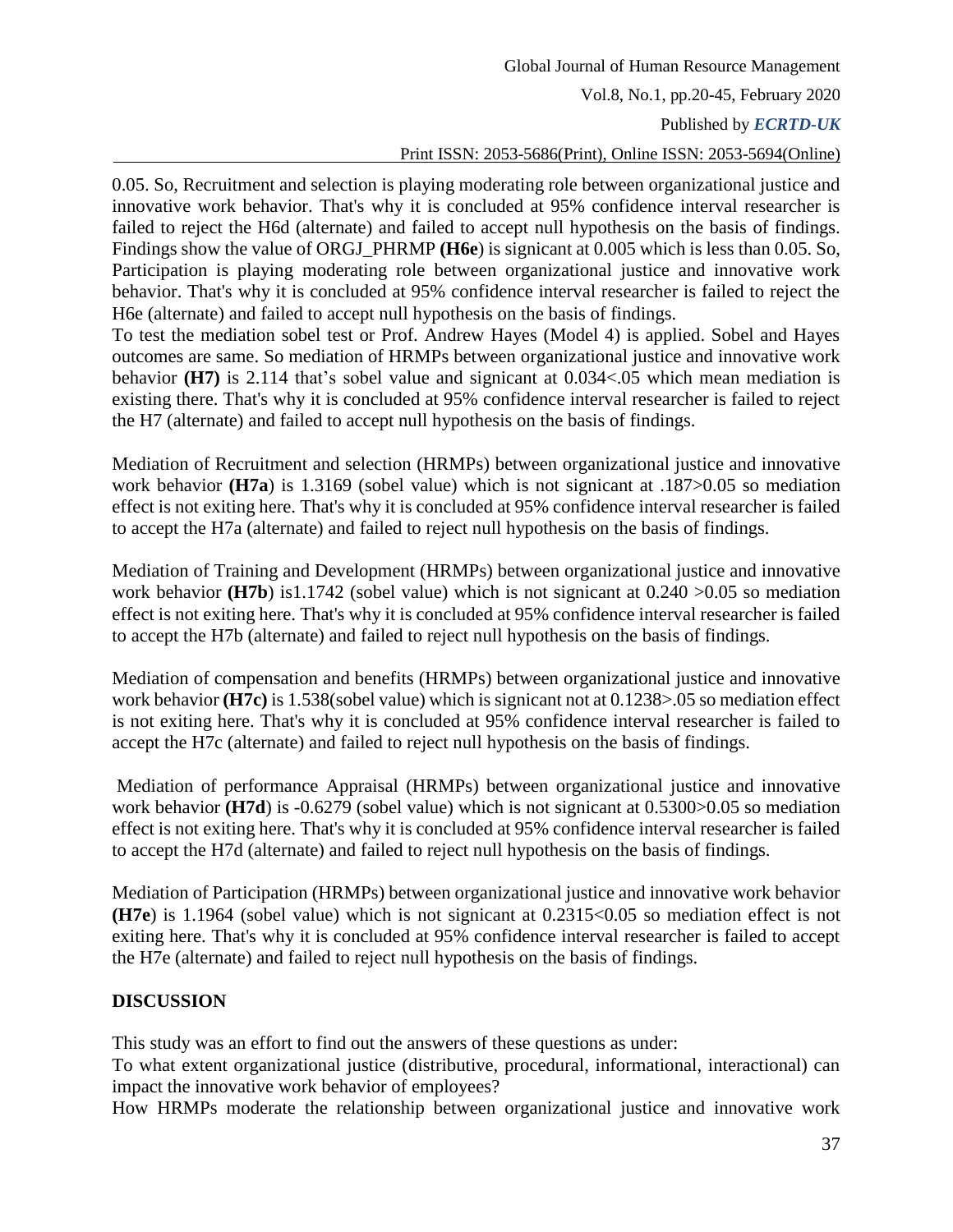Published by *ECRTD-UK* 

Print ISSN: 2053-5686(Print), Online ISSN: 2053-5694(Online)

behavior of employees?

How HRMPs mediate the relationship between organizational justice and innovative work behavior of employees?

To answer these questions 7 main hypotheses were tested in different ways like correlation, regression; multiple regression and sobel test.

To what extent organizational justice (distributive, procedural, informational, interactional) can impact the innovative work behavior of employees?

For this question four hypotheses were tested, outcomes were significantly in favor of overall organizational justice hypothesis; consequently, this hypothesis was accepted. Previously, organizational justice was tested with employee' performance (Kalay F, 2016), citizenship behavior (Silva. H. M. S. V & Madhumali. K. P. W. C., 2014) that's shows positive impact. In current study, distributive justice and interpersonal justice has no impact on employees' innovative work behavior. Procedural justice has positive and significant impact on employees' innovative behavior overall but when it was tested with all elements of innovative work behavior like idea generation, idea promotion and idea realization so it seems insignificant impact Idea generation rest two have significant impact. Informational justice has positive and significant impact on employees' innovative work behavior overall but when it was tested with all elements of innovative work behavior like idea generation, idea promotion and idea realization so except idea generation it was positive with all others dimensions.

In previous studies distributive justice with performance (Kalay F, 2016) and, procedural justice with performance (Zapata-Phelan, C. P., et al., 2008; Iqbal MZ, Rehan M, Fatima A, Nawab S, 2017) showed positive impact. Organizational justice would improve employees' behavior related to different dimensions like job performance (Walumbwa et al., 2009), improving employee job satisfaction (Khan et al., 2009), organizational commitment (Ekmekçioglu, 2016), organizational productivity (Imran et al., 2015), organizational citizenship behavior (Somech, A., Drach-Zahavy, A. (2004). In previous research, interpersonal justice (Yangin D & Elma C, 2017) showed positive impact among teachers. Furthermore, How HRMPs moderate the relationship between organizational justice and innovative work behavior of employees? The outcomes of this hypothesis were significant except selection and overall HRMPs. Different HRMPs like selection, Training, compensation, Performance appraisal, and participation were tested. In previous studies its outcomes were seen to be moderating with knowledge absorptive capacity and project performance (Popaitoon.S, Siengthai.S. 2013) and moderation of HRM practices with Entrepreneur Training on Innovation and Small-Medium Firm Performance (Rosli.M.M &Mahmood., 2013). Finally, How HRMPs mediate the relationship between organizational justice and innovative work behavior of employees? The outcome of this hypothesis was positive and significant when it was testing overall. Different HRMPs like selection, Training, compensation, Performance appraisal, and participation were tested so mediation was not seen in any of the HRMP practices except overall. In previous studies its outcomes were seen to be mediating of HRM Pratices (Riccucci.N, Fuenzalida.J. 2018).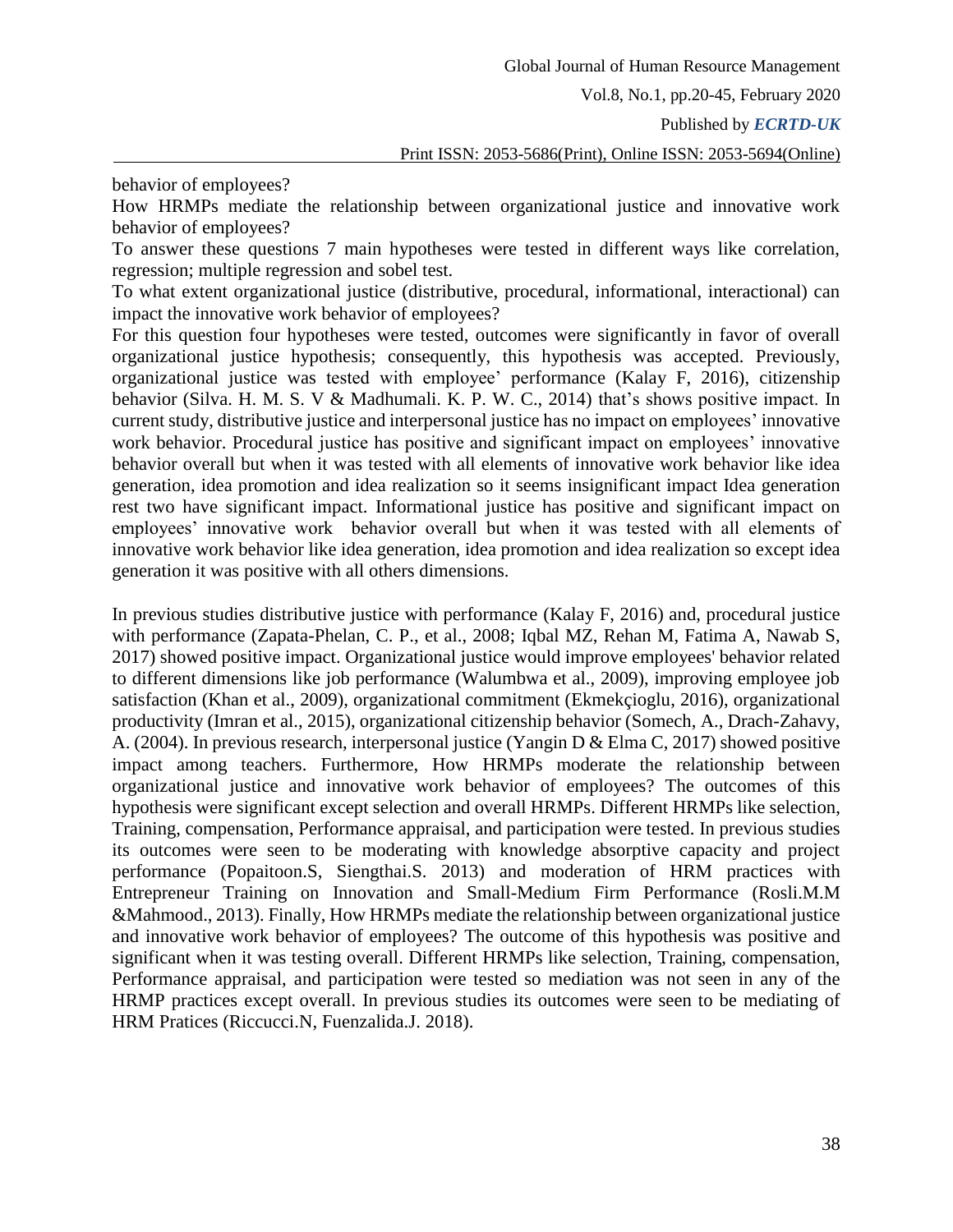# **CONCLUSION**

Moderating/mediating effects of HRMPs in organizational justice on innovative work behavior of employees was studied in present research paper. As suggested in literature Justice is very important principle in society. Fundamentally, without justice well-being of employees is quite difficult. In each type of organization; justice has different impact on employees working in organization. Literature supports that distributive (Cohen-Charash & Spector, 2001) and interactional justice are positively linked with the performance of employees (Iqbal, Rehan, Fatima, &Nawaz, 2017) and procedural justice is negatively linked as for as performance of employees and satisfaction is concerned (Tim, 1995). Current study showed that distributive justice (H2) has insignificant impact on innovative work behavior of employees working in different hotels. Improper distribution of tasks, extra workload and pressure to complete task on urgent basis can be the cause of negative impact on innovative work behavior of employees. This dimension must be considered because for justice; tasks of employees must be equally distributed. Along this Interpersonal justice (H4) has negative impact. That shows there is a big problem of not communication or miss-communication because Karachi is big city and selected hotels have huge share in market that's why everyone is just strictly following rules and there is no concept of being in-formal. Other reason can be leadership style there focus is just on work not on employees' perception. Others dimensions of organizational justice have positive impact.

In moderation scenario Training (H6b), Compensation (H6c), Performance Appraisal (H6d), and Participation (H6e), HRMPs is showing positive impact between organizational justice and innovative work behavior of employees. Hotel industry is very challenging industry so active participation of employees, proper training (before and on the job), benefits for motivational purpose, and trails of employees matters a lot in this industry.

Furthermore, in mediation case overall mediation is seen when it was tested separately no mediation was in any of the HRMP between organization justice and innovative work behavior of employees. Finally, there is need to focus on each employee and great need to change the leadership style. Calm environment is required to work properly. There must not any pressure or workload. Each should be treated in well-mannered and equally because employees are assets for the hotel industry if they will be treated with justice then hotel industry can grow. Well in that case the great responsibility lies on management which ensures that justice with its all dimensions in hotels is implemented. Tasks, Jobs and rewards distribution should be fair and without any discrimination. Procedures and process should be clearly defined. Employee behavior impacts a lot that's why interpersonal communication should be clear and fair. Information sharing must be accurate for taking right decision on right time because in hotels policies change according to the situation so, employees must be well trained to adopt change. Employees must take part actively to achieve targets for that purpose innovative work behavior of employees is highly appreciated. Hotels are trying hard for becoming more competitive because this is the era of technology and innovation so for becoming more competitive employees should be competent, loyal, trust worthy, satisfied and motivated that can only be possible if they are treated in well-mannered and with justice.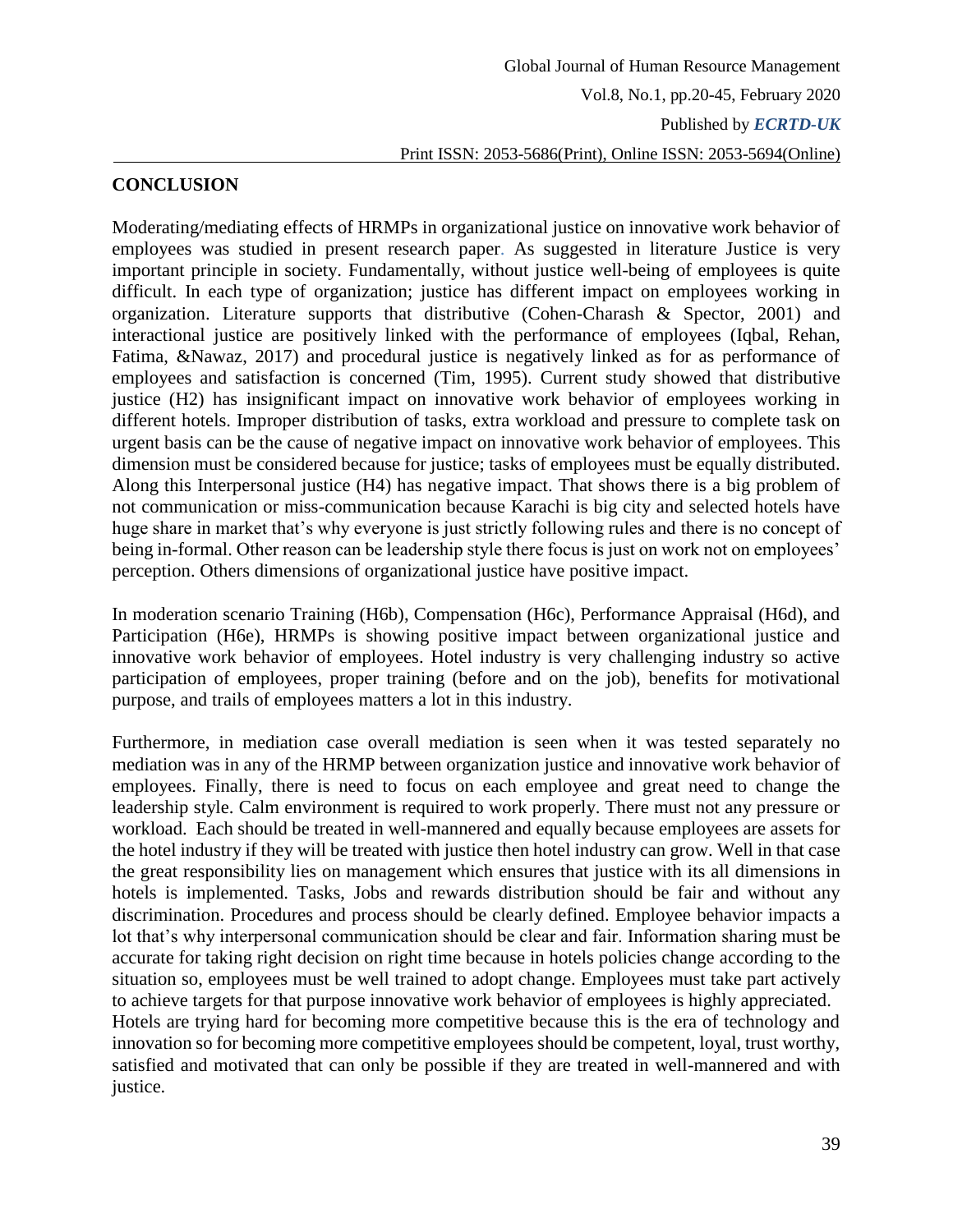### **Limitations and Future Research Directions**

The data was collected only from hotels located in Karachi which needs further expansion to different cities and countries other than Pakistan to border the scope of the study. Current study is conducted on small sample size which needs to be tested on big sample size. Furthermore, research is required to identify others HRMPs which can play important role for supporting relationship of organizational justice and innovative work behavior. Last but not the least, for this current study only middle and top management of hotels is targeted so there is also need to include the lower management to see the overall impact.

### <span id="page-20-0"></span>**References**

- Acquaah, M. (2004). Human factor theory, organizational citizenship behaviors and human resources management practices: An integration of theoretical constructs and suggestions for measuring the human factor. Review of Human Factor Studies, Vol. 10(1), 118-151.
- Adams, J, S. (1965) Inequity in social exchange. In L. Berkowitz (Ed.), Advances in experimental social psychology (Vol. 2, pp. 267-299). New York: Academic Press.
- Aiken, L, S., & West, S, G. (1991). Multiple regression: Testing and interpreting interactions. Thousand Oaks, CA: Sage.
- Alexander, S., Sinclair, R. R., & Tetrick, L. E. (1995).The role of organizational justice in defining and maintaining the employment relationship. In L. E. Tetrick  $\&$  J. Barling (Eds.), changing employment relations: Behavioral and social perspectives (pp. 61-89).
- Alfes, K., Shantz, A., Truss, C. and Soan, E. (2013). 'The Link between Perceived Human Resource Management Practices, Engagement and Employee Behavior: A Moderated Mediation Model'. The International Journal of Human Resource Management 24(2), 330–351
- Akram, T., Haider, M.J., Feng, Y.X.,(2016). The Effects of Organizational Justice on the Innovative Work Behavior of Employees: An Empirical Study from China. Innovation 2016, 2, 114–126.
- Ambrose, M. L. and Schminke, M. (2003). 'Organization structure as a moderator of the relationship between procedural justice, interactional justice, perceived organizational support, and supervisory trust'. Journal of Applied Psychology, 88, 295–305
- Beugelsdijk. (2008). Strategic human resource practices and product innovation. Organization Studies, 29, 821-847.
- Bies, R. J., & Moag, J. F. (1986). Interactional justice: Communication criteria of fairness. In R. J. Lewicki, B. H. Sheppard, & M. H. Bazerman (Eds.), Research on negotiations in organizations (Vol. 1). Greenwich, CT: JAI Press
- Bratton John and Gold Jeffrey (2003) Human Resource Management: Theory and Practice third edition London: Palgrave Macmillan
- Bysted, R. & Jespersen, K. (2012). Exploring managerial mechanism that influence innovative work behaviour: comparing private and public employees. Public Management Review. 16(2). 217-z
- Chao, C. Y., Lin, Y. S., Cheng, Y. L., & Tseng, Y. C. (2011). Employee innovation, supervisory leadership, organizational justice, and organizational culture in Taiwan's manufacturing industry. African Journal of Business Management, 5(6), 2501-2511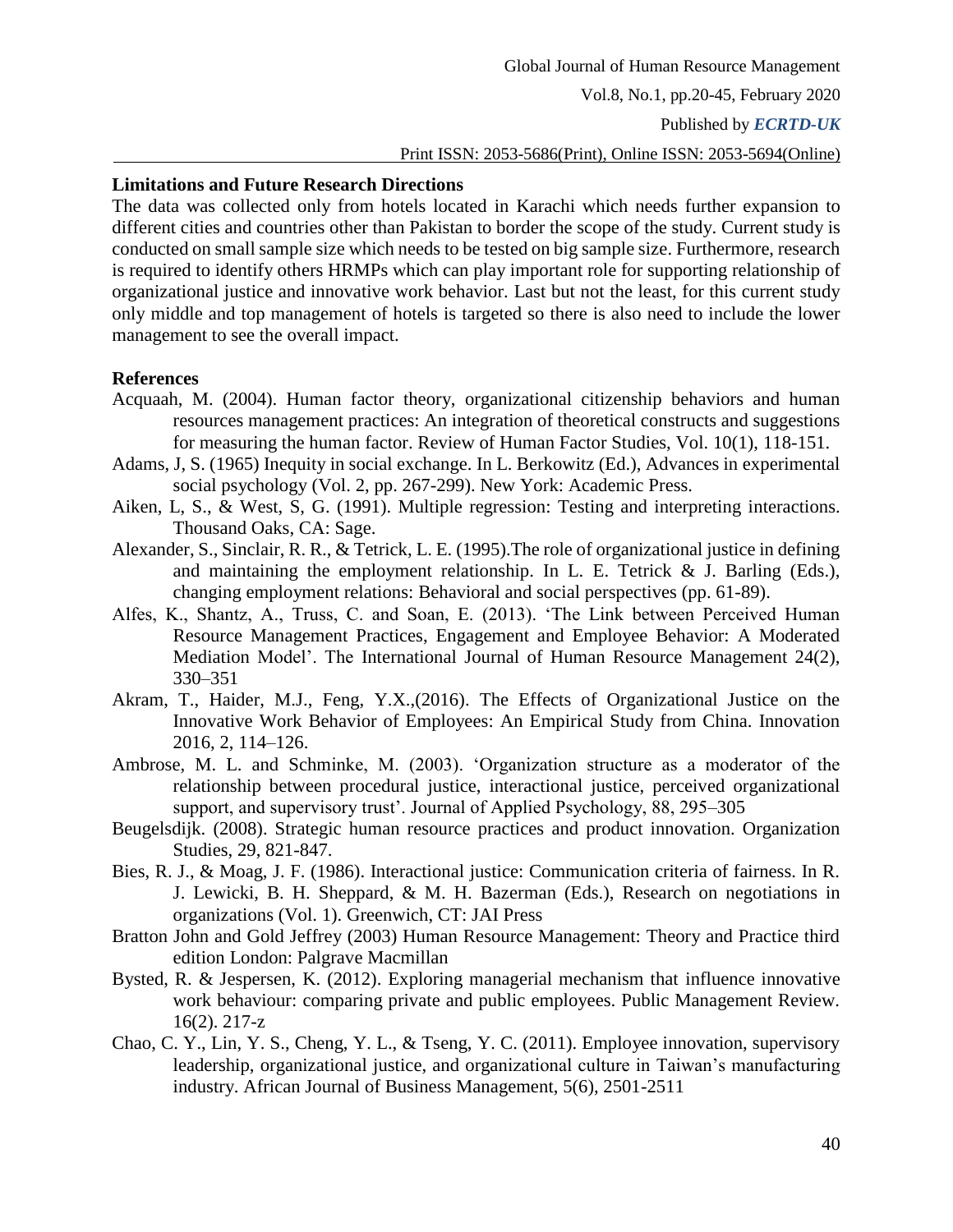Published by *ECRTD-UK* 

- Chen, C. J., & Huang, J. W. (2009). Strategic human resource practices and innovation performance-The mediating role of knowledge management capacity. Journal of Business Research, 62(1), 104-114.
- Choi, J. N. (2010). The effects of human resource development investment and learning practices on innovative performance of organizations. California Digital Library. Retrieved from https://escholarship.org/uc/item/6cw286pv
- Chowdhury, S. (2002) The Talent Era : Achieving A High Return On Talent . Financial Times. Prentice Hall. New York.
- Chang, S. Gong, Y. and Shum, C. (2011), "Promoting innovation in hospitality companies through human resource management practices", International Journal of Hospitality Management,Vol. 30, pp. 812-818.
- Cohen, R. L., & Greenberg, J. (1982) The justice concept in social psychology. In J. Greenberg & R. L. Cohen (Eds.), Equity and justice in social behavior (pp. 1-41). New York: Academic Press.
- Cohen-Charash, Y., & Spector, P. E. (2001). The role of justice in organizations: A meta-analysis. Organizational Behavior and Human Decision Processes, 86(2), 278-321.
- Conlon, D. E., & Ross, W. H. (1997). Appearances do count: The effects of outcomes and explanations on disputant fairness judgments and supervisory evaluations. International Journal of Conflict Management, 8, 5-31
- Colquitt, J. A. (2001). On the dimensionality of organizational justice: A construct validation of a measure. Journal of Applied Psychology, 86, 386-400
- Colquitt, J. A., & Greenberg, J. (2003). Organizational justice: A fair assessment of the state of the literature. In J. Greenberg (Ed.), Organizational behavior: The state of the science (pp. 165-210). Mahwah, NJ: Lawrence Erlbaum Associates.
- Cropanzano, R., Bowen, D. E., & Gilliland, S. W. (2007). The management of organizational justice. The Academy of Management Perspectives, 21(4), 34-48.
- Degoey, P. (2000). "Contagious justice: Exploring the social construction of justice in organizations." Research in Organizational Behavior **22**: 51-102.
- De Jong, J., & Den Hartog, D. (2010). Measuring innovative work behaviour. Creativity and Innovation Management, 19(1), 23-36.
- De Spiegelaere, S., et al. (2014). On the relation of job insecurity, job autonomy, innovative work behaviour and the mediating effect of work engagement. Creativity and Innovation Management, 23(3), 318-330
- Dittmer, P. R. (2001). Dimensions of the Hospitality Industry (3rd edition). New York, NY: John Wiley & Sons.
- Dorenbosch, L., Van Engen, M. L., & Verhagen, M. (2005). On-the-job Innovation: the impact of job design and human resource management through production ownership. Creativity and Innovation Management. 14(2). 129-141.
- Elovainio, M., Kivima¨ki, M., & Helkama, K. (2001). Organizational justice evaluations, job control, and occupational strain. Journal of Applied Psychology, 86, 418– 424.
- Ekmekçioglu.E.B, SÖKMEN.A (2016). The Mediating Role of Job Satisfaction on the Relationship Between Perceived Organizational Support and Affective Commitment: A Research in the Public Sector, Journal of Business Research-Türk.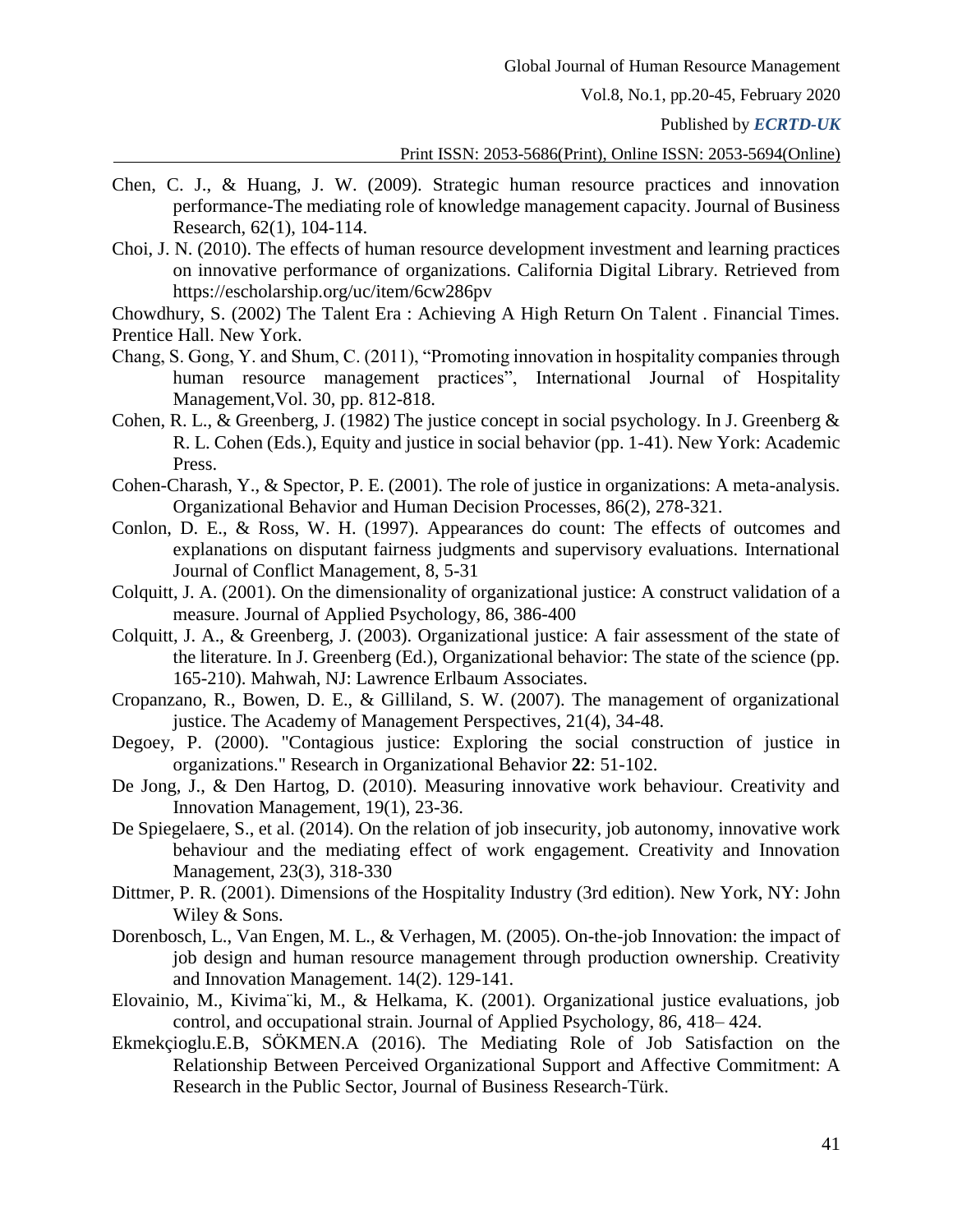Published by *ECRTD-UK* 

- Farr, F. and Ford, C. (1990) Individual Innovation. In: West, M.A. and Farr, J.L., Eds., Innovation and Creativity at Work: Psychological and Organisational Strategies, Wiley, Chichester.
- Fernandez, S., & Pitts, D. W. (2011) Understanding employee motivation to innovate: evidence from front line employees in United States Federal Agencies. The Australian Journal of Public Administration. 70(2). 202-222.
- Fox, S., Spector, P. E., & Miles, D. (2001). Counterproductive work behaviour (CWB) in response to job stressors and organizational justice: Some mediator and moderator tests for autonomy and emotions. Journal of Vocational Behavior, 59, 291–309.
- Folger, R. and Cropanzano, R. (1998) Organizational Justice and Human Resource Management. Sage, Thousand Oaks
- Foss, N. J., Laursen, K., and Pedersen, T. (2011). Linking Customer Interaction and Innovation: The Mediating Role of New Organizational Practices. Organization Science, 22(4): 980– 999.
- George JM, Brief AP (1992) Feeling good-doing good: A conceptual analysis of the mood at workorganizational spontaneity relationship. Psychological Bulletin 112: 310-329.
- Greenberg, J. (1987). A taxonomy of organizational justice theories. Academy of Management Review, 12(1), 9-22.
- Greenberg, J (1990). Organizational justice: yesterday, today and tomorrow, Journal of Management, 16:399-432.
- Güllüce C.A, & Kahyaoğlu. M. (2016). Correlation between Organizational Justice Perception and Organizational Identification: A Case Study in the Hotels of the Urartu Culture and Tourism Development Region. International Journal of Business Administration, Vol. 7, No. 3; 2016
- H.G. Osburn, (2000). Coefficient Alpha and Related Internal Consistency Reliability Coefficients, American Psychology Association, Inc, 343-335.
- Hendry, C. and Pettigrew, A. (1990) "Human resource management: an agenda for the 1990s", International Journal of Human Resource Management, Vol. 1' No. 1, pp. 17-43
- Hosain, M. S. (2015). Adoption of proper HRM practices: A technique for retaining employees and increasing firm performance? Scholar Journal of Business and Social Science, 1(1), 1-14.
- Homans, G. C. (1961) Social behavior: Its elementary forms. New York: Harcourt, Brace, and World.
- Hulin, c.L. (1991). Adaptation, persistence, and commitment in organizations. In M.D. Dunnette & L.M. Hough (Eds.), Handbook of industrial and organizational psychology (2nd ed., Vol. 2, pp. 445-505).
- HSU, J., L., & Wang, J., H. (2015). Exploring the effects of organizational justice on employees' innovative behavior in hospitality industry: From the aspect of organizational support. Revista de cercetare i intervenie social, 49, 113-126.
- Imran et al. (2015) " Impact of Organizational Justice, Job Security and Job satisfaction on Organizational Productivity," Journal of Economics, Business and Management vol. 3, no. 9, pp. 840-845, 2015
- Iqbal MZ, Rehan M, Fatima A, Nawab S. (2017). The Impact of Organizational Justice on Employee Performance in Public Sector Organization of Pakistan. International Journal Econ Management Sci 6: 431.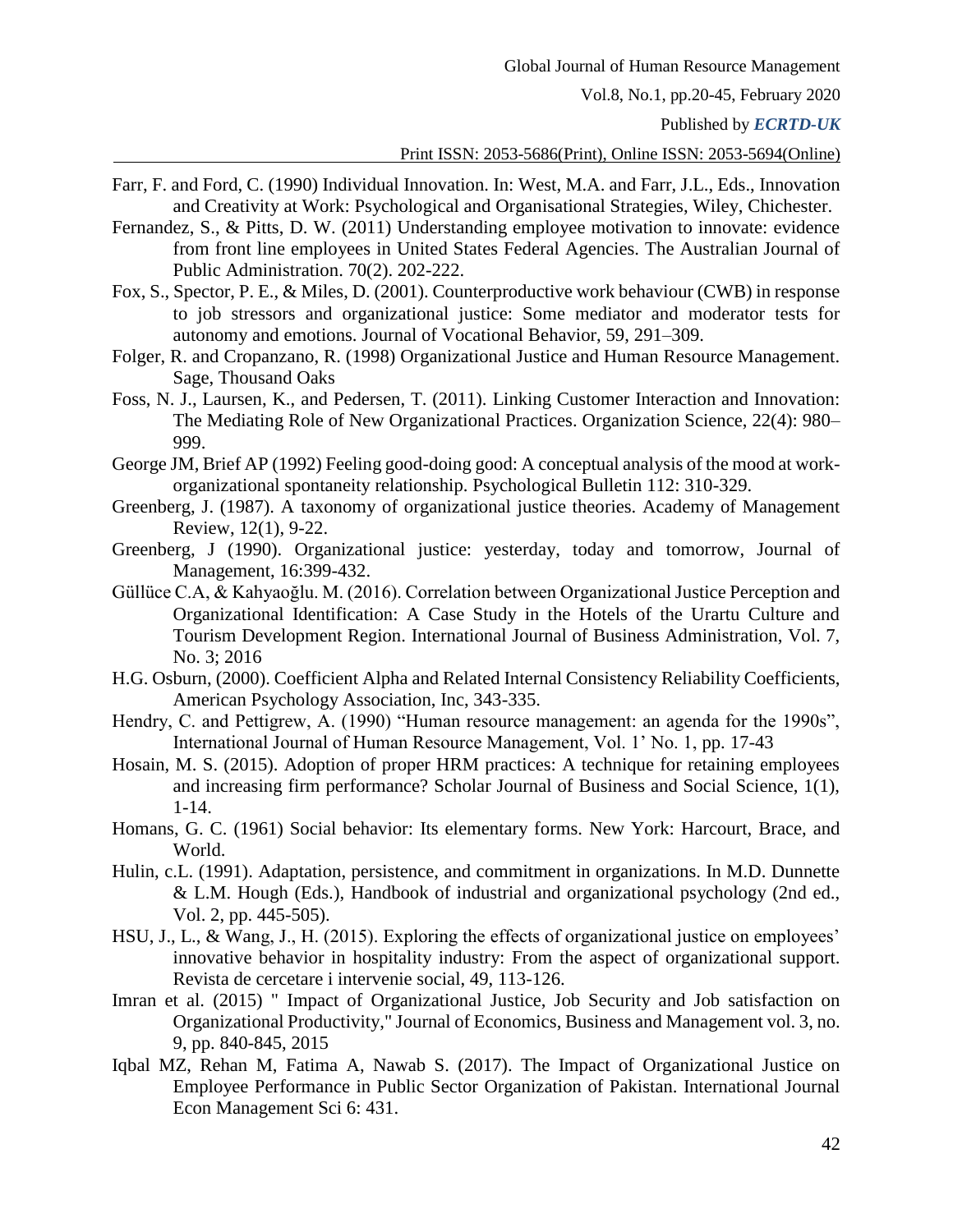Published by *ECRTD-UK* 

- [Jackson et al., \(2014](https://www.sciencedirect.com/science/article/pii/S1019683815000190#bbib0220) ). Aspirational framework for strategic human resource management, Academy of Management Annals, 8 (2014), pp. 1-56
- Janssen, O. (2000), Job demands, perceptions of effort-reward fairness, and innovative work behavior, Journal of Occupational and organizational psychology, 73, 287-302
- Jimenez, D.J. and Valle, R.S. (2008), "Could HRM support organizational innovation?", The International Journal of Human Resource Management, Vol. 19, No.7, pp. 1208-122.
- Jiang, J., Wang, S., & Zhao S. (2012). Does HRM facilitate employee creativity and organizational innovation. A study of Chinese firms. The International Journal of Human Resource Management. 23(19). 4025-4047.
- Jones, D. A., & Skarlicki, D. P. (2013). How perceptions of fairness can change: A dynamic model of organizational justice. Organizational Psychology Review, 3(2), 138-160.
- Kanter, R. M. (1988). When a Thousand Flowers Bloom: Structural, Collective, and Social Conditions for Innovation in Organization‖; Research in Organizational Behavior, Vol. 10, pp 169 – 221.
- Kaul, A., & Luo, J. (2016). An Economic Case for CSR: The Comparative Efficiency of For-Profit Firms in Meeting Consumer Demand for Social Goods.
- Kalay F, (2016). The Impact of Organizational Justice on Employee Performance: A Survey in Turkey and Turkish Context, International Journal of Human Resource Studies. Vol. 6, No. 1
- Kelloway, E. K., Francis, L., & Montgomery, J. (2005).Management of occupational health and safety, (3<sup>rd</sup> ed). Scarborough, ON: Nelson
- Khan, A.S., Khan, S., Nawaz, A. & Khan, N. (2009). Demographic impact on the job satisfaction of the District Executive Offices in local Government, NWFP, Pakistan, Gomal University Journal Research: pp. 1-19.
- Kim, Y., & Lee, B., G. (2013). An analysis for the mediating effect of organizational justice on the performance in the virtual organization. International journal of software engineering and m/effects-oforganizational-justice-onthe-innovative-workbehavior-ofemployees.html its applications, 201-210
- Korczynski, M. (2002), Human Resource Management in Service Work, Palgrave Macmillan, New York, NY
- Konovsky, M. A., & Pugh, S. D. (1994).Citizenship behavior and social exchange. Academy of Management Journal, 37, 656-669
- Laforet, S. (2013). Organizational innovation outcomes in SMEs: Effects of age, size, and sector. *Journal of World business, 48*(4), 490-502.
- Laursen, K., and Foss, N. J. (2003). New human resource management practices, complementarities and the impact on innovation performance. Cambridge Journal of economics, 27, No.2, pp. 243-263.
- Leong, C. T., &Rasli, A. (2014).The Relationship between innovative work behaviors on work role performance: An empirical study. Procedia-Social and Behavioral Sciences 129, 592  $-600$
- Leventhal, G. S. (1980). What should be done with equity theory? New approaches to the study of fairness in social relationships. In K. Gergen, M. Greenberg, & R. Willis (Eds.), Social exchange: Advances in theory and research (pp. 27-55). New York: Plenum.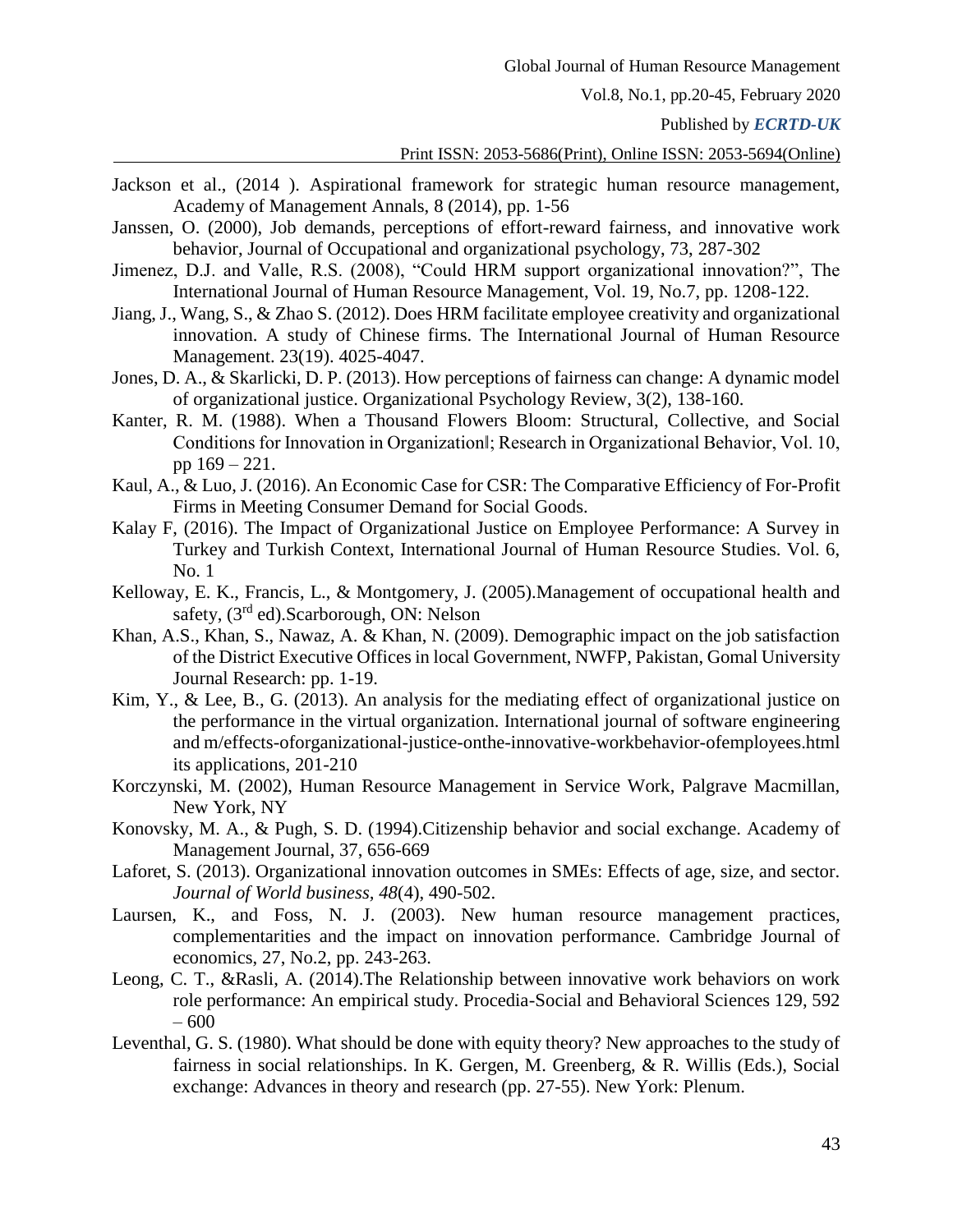Published by *ECRTD-UK* 

#### Print ISSN: 2053-5686(Print), Online ISSN: 2053-5694(Online)

- Leventhal, G. S., Karuza, J., & Fry, W. R. (1980). Beyond fairness: A theory of allocation preferences. In G. Mikula (Ed.), Justice and social interaction (pp. 167-218). New York: Springer-Verlag.
- McCain C. S, Henry Tsai H, Bellino N, 2010). Organizational justice,employees' ethical behavior, and job satisfaction in the casino industry, International Journal of Contemporary Hospitality Management, Vol. 22 Iss 7 pp. 992 – 1009

Mondy, R. W., Noe, R. M. (2005). Human Resource Management, 9th ed. Pearson Education, Inc

- Momeni, M., Ebrahimpour, D., H., & Ajirloo, D., M.,B. (2014). Surveying the impact of inferential organizational justice on innovative work behavior. Singaporean journal of business economics and management studies, 2 (9)
- Mumford. M. D., Zaccaro, S. J., Harding, F. D., Jacobs, T. O., & Fleishman, E. A. (2000).Leadership skills for a changing world: Solving complex social problems. Leadership Quarterly 11(1), 11–35
- Niehoff, B. P., & Moorman, R. H. (1993). Justice as a mediator of the relationship between methods of monitoring and organizational citizenship behavior. Academy of Management Journal, 36, 527-556
- Pablo Z, Jyh-Ming T, 2017). "Employees' justice perceptions as a factor influencing successful outsourcing in the hospitality industry", International Journal of Contemporary Hospitality Management, Vol. 29
- Pareek & Rao , 2007)., 'Designing and managing human resource system', Oxford and IBM Publishing Co. Ltd., New Delhi, pp. 572-573.
- Pelit, E., & Bozdoğan, I. (2014). The Effect of Perception of Organizational Justice on Burnout Level of Employees:A Study on Five Star Hotels in Kemer District. Journal of Business Studies, 6(2), 37-66.
- Pfeffer, J. and Langton, N. (1993)."The Effect of Wage Dispersion on Satisfaction, Productivity, and Working Collaboratively: Evidence from College and University Faculty", Administrative Science Quarterly, Vol. 38, pp. 382-407
- Popaitoon.S, Siengthai.S., (2013). The moderating effect of human resource management practices on the relationship between knowledge absorptive capacity and project performance in project-oriented companies. International Journal of Project Management, p.13
- Prieto, M. P., & Perez-Santana, M. P. (2014). Managing innovative work behavior: the role of human resource practices. Personnel Review. 43(2). 184-208. doi:10.1108/PR-11-2012- 0199
- Riccucci.N, Fuenzalida.J., 2018). The Effects of Politicization on Performance: The Mediating Role of HRM Practices. Review of Public Personnel Administration.1-26
- Rosli.M.M &Mahmood., 2013). Moderating Effects of Human Resource Management Practices and Entrepreneur Training on Innovation and Small-Medium Firm Performance. Journal of Management and Strategy, Vol. 4, No. 2
- Scott, S. G., & Bruce, R. A. (1994). Determinants of innovative behavior: A path model of individual innovation in the workplace. *Academy of Management Journal, 37*(3), 580-607.
- Silva. H. M. S. V & Madhumali. K. P. W. C.,( 2014). Organizational Justice and Organizational Citizenship Behavior: A Study of Public Sector Organizations in Western Province, Sri Lanka. Kelaniya Journal of Human Resource Management Volume 09